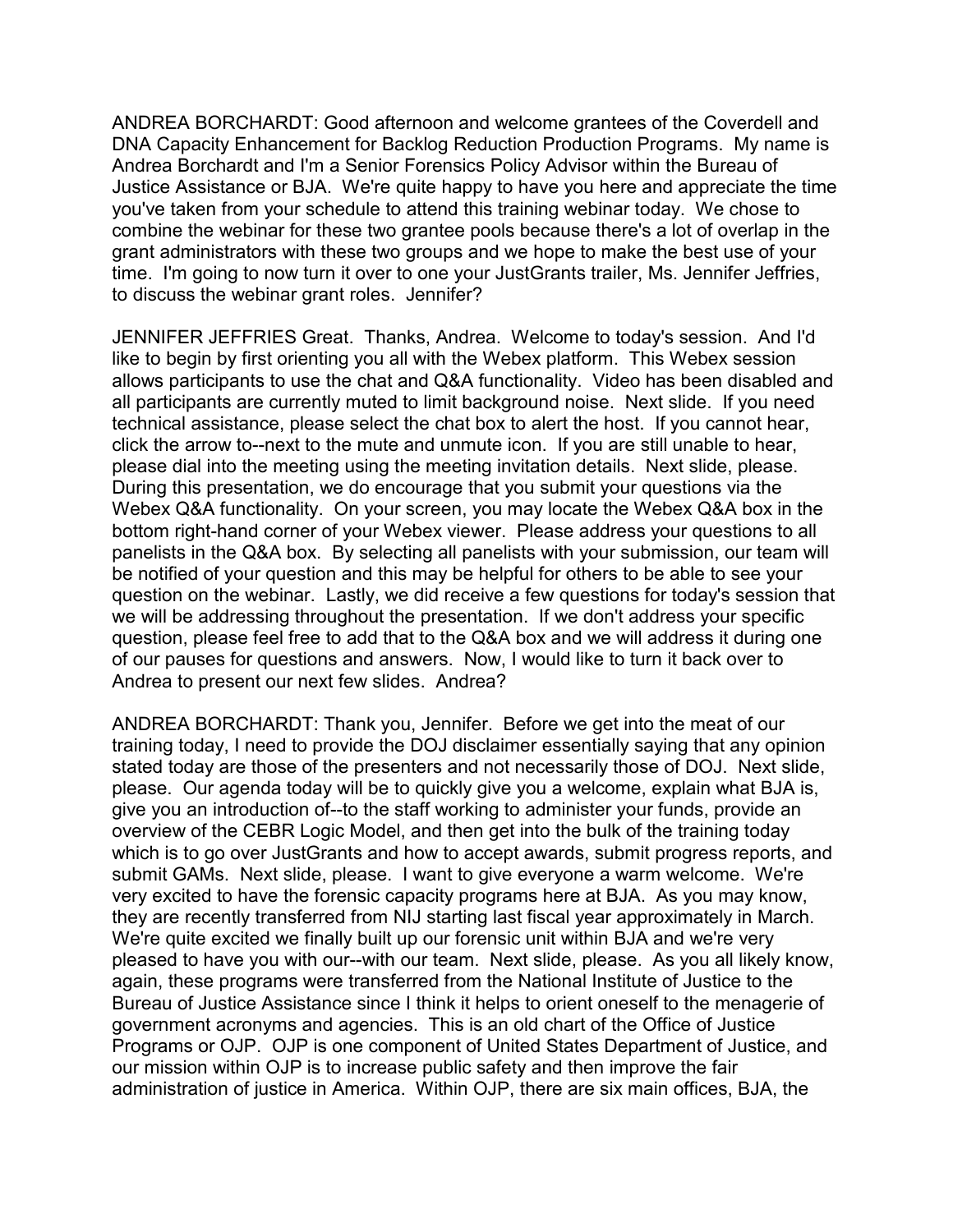Delinquency prevention, Office for Victims of Crime, and the Office of Sex Offenders Next slide, please. Within BJA, we strive to help make American communities safer by help with these programs. Next slide, please. When an award is made within BJA, the Programs Office, The Policy Office, and the Performance Metrics team. Next slide, please. This is the BJA Team that you will likely interact with or some of you interact applicable loss. These individuals are on the top of the slide from left to right. Julia experience. Alan Spanbauer is the Chief of the unit who has 14 years of Grants Management experience, who's also a Drug Chemist, and a Published Research make in order to complete the GAM. I kind of liken it to my experience with admin and where they evaluate our performance metrics and help ensure that we have proper and measurable data with which to evaluate the effectiveness of our programs. And finally Team when they have questions about the solicitation, forensics, or any Forensic Hamilton and they've supported these programs for many years. Next slide, please. This is our contact slide, so it has our email addresses and phone numbers. I'll pause take pictures, copy things down. This event is being recorded so you can ask us this information later but if you want something right away, I advise you to pull out your smartphones and take a picture. Okay. Next slide, please. This is just to remind everyone of the purposes of each program. With Paul Coverdell, this is a services at forensic labs, medical examiners offices, and coroner's offices. This than a hundred applicants for the approximately four million available on the competitive component. So it's--not to say competitive too much, but it's highly competitive. As far Bureau of Justice Statistics, National institute of Justice, Office of Juvenile Justice and Sentencing, Monitoring, Apprehending, Registering, and Tracking or the SMART Office. strengthening the nation's criminal justice system. With the transfer of the forensic capacity programs, we now have the forensic unit staff with subject matter expects to administration of funds and monitoring the performance as [INDISTINCT] main unit, the with parts of this team on a daily basis when working on your award. First and foremost is the Programs Office who works to administer your funds and ensure compliance with Anderson is a Retired Naval Officer who has about five years of Grants Management Toxicologist. Next is Christine Torres who has 25 years of Federal Service. Monte Evans who has 15 years of Grants Management experience. And Kathy Manning who has over 10 years of Grants Management experience. One of these--one of the things that these folks want to make sure to stress to you is that while they are the ones you primarily interact with, there are also many layers of approvals needed for things like GAMs for the grant adjustments. So if you plan to submit any changes to your project, please ensure that you build and leave time for all the reviews and approvals needed to tech review in the lab. I may have finished my report, but a bunch of people are still going to have to look at it before I can send it to the [INDISTINCT] the next on the slide is Michael Adams on the bottom row to the left. He represents the Performance Team in the Policy Office with Forensic Subject Matter Experts and help advise the Programs Laboratory Medical Examiner issues. We're on the bottom row, next to Michael. And from left to right is me, Andrea Borchardt and I'm a Forensics Analyst. Next is Lindsay DePalma, and then Vanessa Castellanos, they're both associates of [INDISTINCT] on this slide for a few seconds to give you guys an opportunity to get out your phones, congressionally legislated program, aimed at improving the quality and timeliness of program has both a formula and a competitive component. And last year, we had more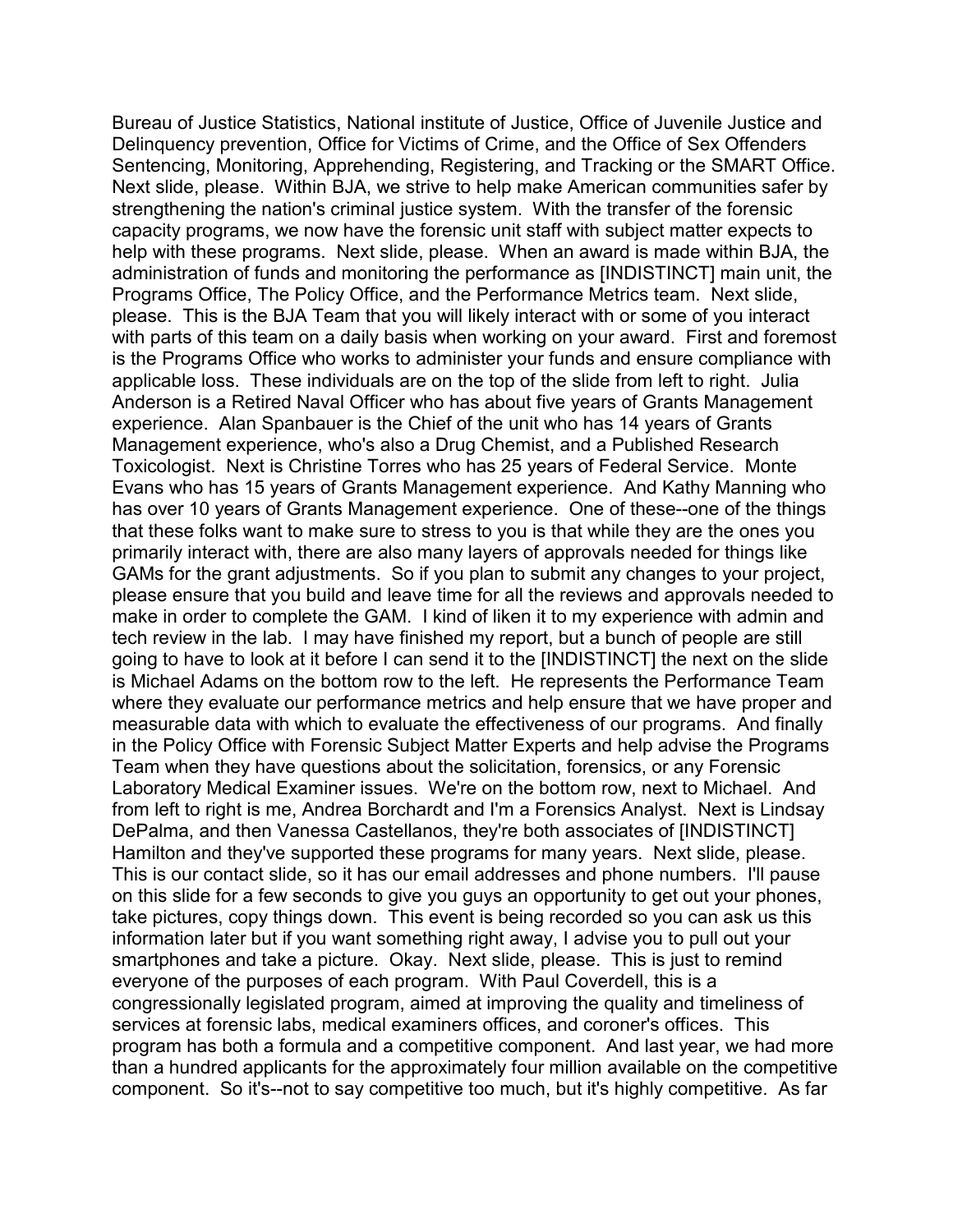database samples for entry into CODIS. We do plan to offer both these programs again this year, in FY21 and are hopeful that they'll be released in the upcoming weeks. this year, in FY21 and are hopeful that they'll be released in the upcoming weeks.<br>Please be sure to sign up for alerts from the BJA site to get notified when the new funding opportunities are released. Next slide, please. Something that is relatively new Genetic Genealogy and Searching or FGG, or FGGS. This is a DOJ policy that impacts anyone using federal funds to conduct FGG or FGGS. While it'll have limited impact on- using funds for this purpose so we can assure you're eligible to use the funding for this compliant with both it and with section nine in the associated metrics reporting. There's Genealogy, you should be able to find it on the DOJ website. Next slide, please. And for those of you who are--who are receiving CEBR funds, you may be interested to know that we've recently developed a logic model for this program. I was fairly big fan of using these to help evaluate programs. So Michael Adams, I'll turn this over to him to tell you more about the process. Michael? the DNA Capacity Enhancement for Backlog Reduction Program, as aimed at improving the capacity of publically funded labs as well as on the processing of case working that we do want to make sure you are aware of is the DOJ Interim Policy for Forensic -limited to no impact on most of you, I strongly recommend you reach out to me prior to purpose under your program. You can talk through the policy and how you'll be a link to this, but if you search basically DOJ Interim Policy on Forensic Genetic confused when we started this process but with the help of the performance team. I was safely guided and successfully separated through this and I now am a very, very

 first, how this came about. So based off the [INDISTINCT] report in 2019, there are a few principles and recommendations that BJA agreed to exercise. First communicating linkages between the program activities performance measures, programmatic goals and their respective quantitative goals, or otherwise objectives, and, of course, the logic is to visualize and analyze how the program is expected to work over the grant cycle. is to visualize and analyze how the program is expected to work over the grant cycle.<br>Next slide, please. So I'll keep it brief. Again, you'll have a in-depth user guide and increased casework samples that can be analyzed at a laboratory or database samples MICHAEL ADAMS Thanks so much, Andrea, for that generous introduction. And thank you everyone for attending. I know I've probably spoken to some of you on the phone or email exchanges as I've supported the program for quite some time. So to give you background, first, I'm going to do a quick overview of the logic model for future reference. There will be a email communication to all grantees of the CEBR Program for this logic model and also a in-depth use--user guide on how you can utilize it. So the programmatic goals consistently to the grantee population and to establishing clear models [INDISTINCT] representation of the relative relationships that laboratories have to meet their programmatic goals, aligning their objectives, outcomes, outputs in respect to their resources and allowable activities during their grant cycle. And, of course, this your own personal copy sent to your agency likely during the spring, but I'll do a quick overview. Top left-hand corner, the needs statement, this essentially covers the matter at hand or the issue that the program is trying to solve. So in this particular case, untested DNA and laboratories. Top right-hand corner program goals, yeah, this is essentially establishing the pathway to addressing the needs statement with the problem at hand and increasing capacity and significantly improving the amount of at a database laboratory. Furthermore, in the furthest left-hand left corner inputs, those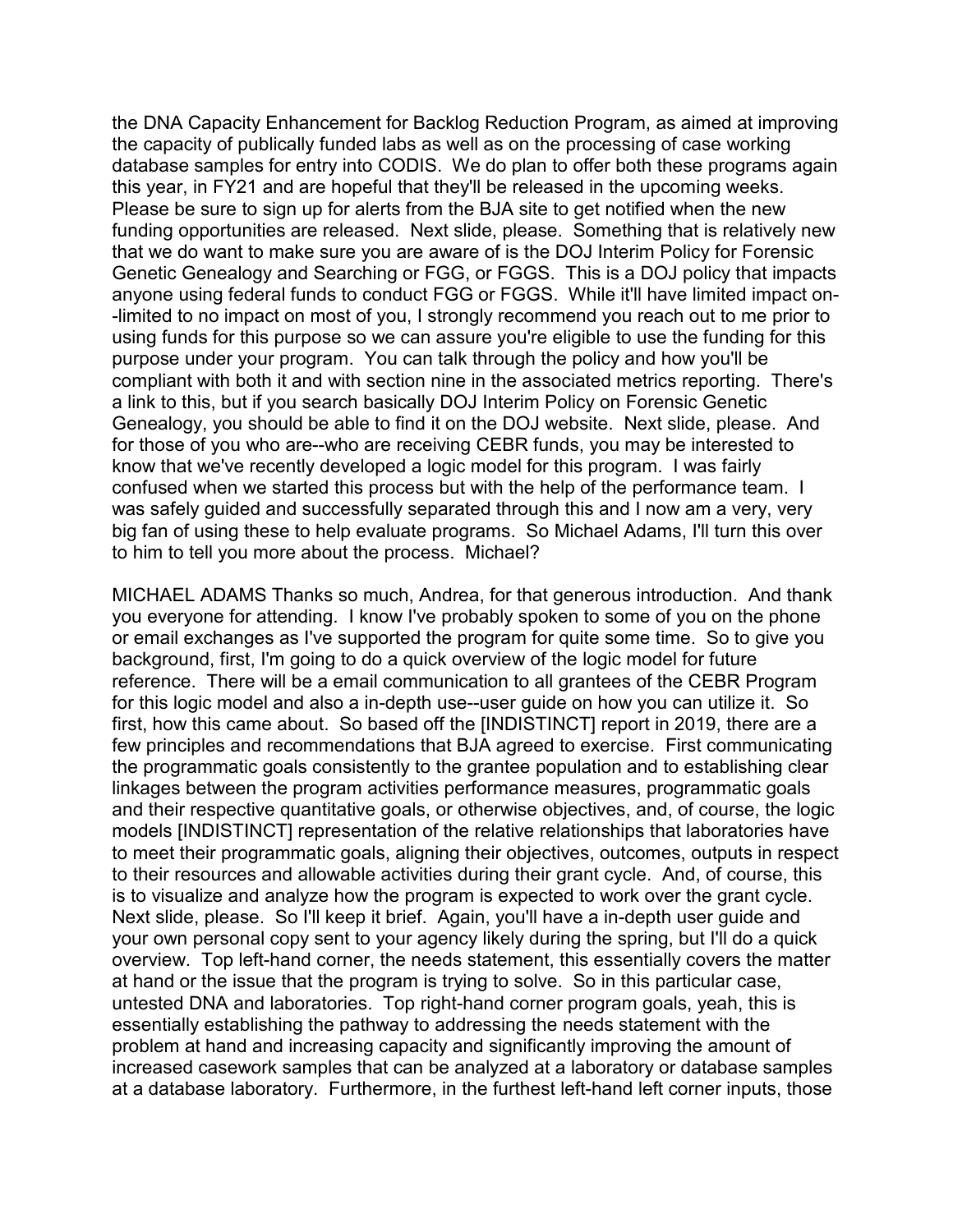are the various resources the laboratory has added disposal. So, that's staff, software, worked on about a year and a half ago. So, that's my bit and you'll receive communications from us very soon. Thank you so much and I'll turn it over to Jennifer. private vendors. Moving over to activities, these are the allowable activities or the financial levers, if you will, that grantees can elect to utilize to reach their programmatic goals. Third column outputs, these are measurable aspects of inputs used during their activities. So, for example, CODIS uploads CODIS hits. Next to the outcomes, these are changes resulting from activities of the outputs for the program. And lastly, the furthest right-hand column, objectives, is the effort directed to achieve a strategic goal or, in this case, we already have outlined quantitative goals for the program that we

 same question. So we are tracking the questions in the Q&A text box so that certainly will encourage you to submit your questions. Going to JustGrants here, the purpose of questions that you may have. We want to ensure that you are off to a great start. I have the tools that you need to utilize JustGrants. Let's go ahead and look at the agenda and talk a little bit about what we're covering today. We're covering Award you with some information about help. So, on the screen, here you see the entity User Roles Slide, which outlines the six foundational roles that are available in JustGrants. haven't identified your users, here are a few steps to keep in mind. Think about who will be working on your grants currently or in the future. As I mentioned, here are a list of all individuals in DIAMD and give each person an assigned role. Once you have added system so that they can go ahead and activate, and begin setting up their account. We that particular matrix in the chat. We'll go ahead to the next slide. All right. So for acceptance process. So the Authorized Representative is the only role that is able to JENNIFER JEFFRIES Great. Thank you so much. So, just before we get into our JustGrants portion in today's session, I do encourage and recommend that everyone use the Q&A box when you're submitting questions. We're getting a few private messages for questions, but we want to make sure that everyone in the call can see the questions because if you have a question, someone else may very well likely have the today's discussion is to learn more about JustGrants and address some of your Acceptance, Grant Award Modifications, Performance Reporting, and then we'll provide At this point, you should've identified your authorized users for JustGrants, if you--if you the users that can be assigned in JustGrants. Once you have determined your list of individuals that you want to assign roles, you want to have your list and invite those them to the system, let them know to be on the lookout for an invitation from the DIAMD also created a user role matrix which breaks down each of the roles as well as information of what they can do in the system. So we'll go ahead and provide a link to Award Acceptance. Let's review some important roles and processes and the award accept or decline an award. It must be the person in your organization with the authority to enter into a legal agreement on behalf of the entity and bind the award--and bind it to an award terms and conditions. The Authorized Representative is assigned at the application submission process. However, the Entity Administrator should verify the correct Authorized Representative to the award package in order to accept or decline the award. If the Authorized Representative has changed since the application was submitted, the Entity Administrator will need to take steps to reassign the correct Authorized Representative to the award prior to accepting or declining. This image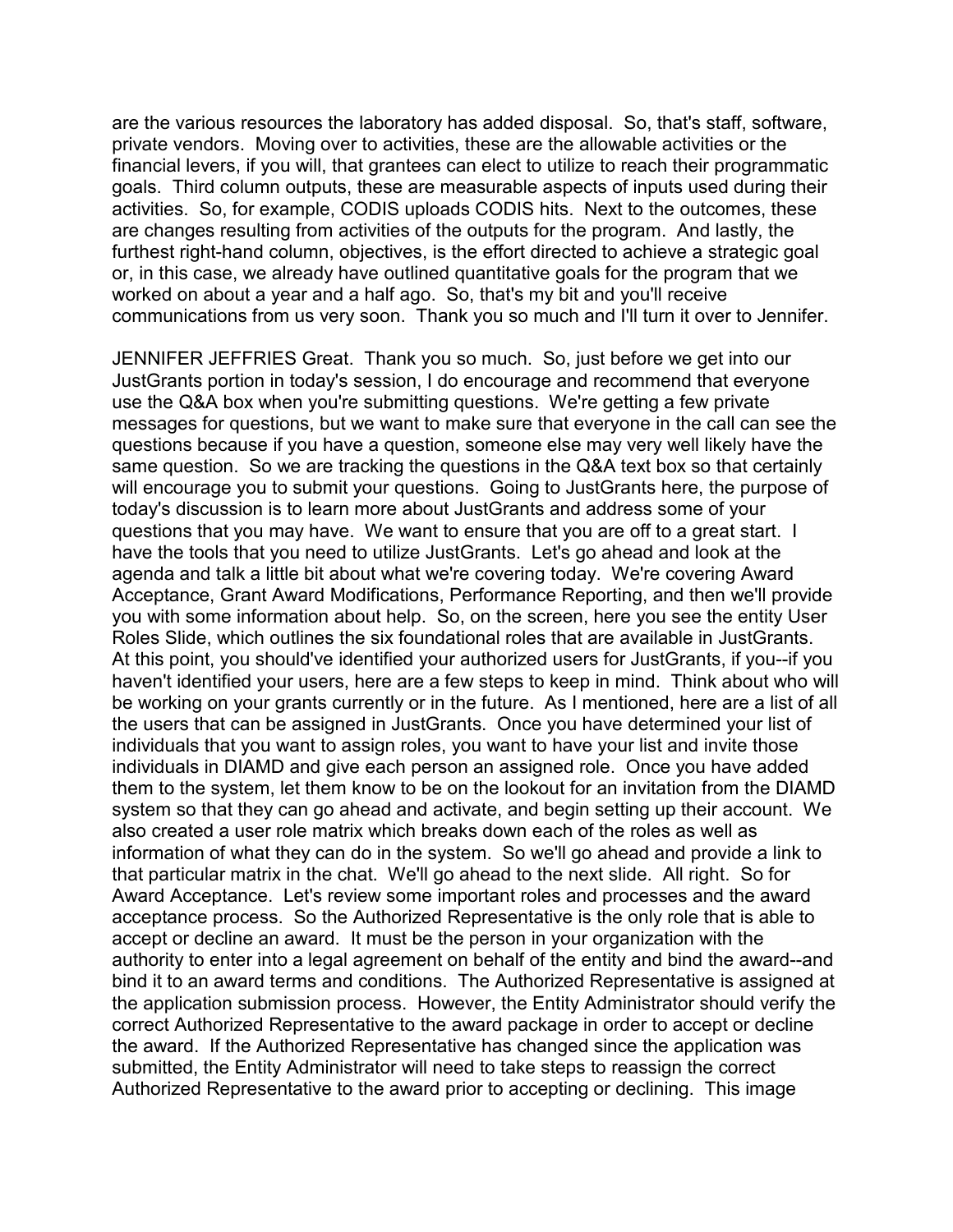process. Here, you see the Entity Administrator and Application Submitter roles are created when submitting through JustGrants--through [Grants.gov](https://Grants.gov) for the first time. The for funding the award. The Authorized Rep will then accept the award and once the go ahead to our next demo to look at award acceptance, but--and I'll turn it over to Lisa shows steps that are taken that are important in the application and award acceptance Entity Administrator needs to create and confirm the Authorized Representative so the Authorized Representative can be included in the JustGrants application submission. If the application results in funding approval, the Entity Administrator needs to invite and register the Financial Manager and Grant Award Administrator that will be responsible award has been accepted, you can invite other roles as necessary. So we're going to to walk us through the Award acceptance process. Lisa.

 LISA HARTMAN Hi, Jennifer. Thank you so much. Sorry about that. Thank you so JustGrants homepage, which is where you will all find JustGrants as soon as you login. Forms. So those are the general sort of areas in JustGrants that you'll be able to main portion of the screen that there is a section for alert. Please do pay attention to these alerts because we do--we do provide information about JustGrants, about your while to take a look at alerts. Right below Work Alerts, you'll see My Work List and this is a very important section as well because everything that you find on My Work List action on. The types of tasks that are assigned to you are determined, again, by the specifically assigned. So, I'm going to go ahead and start off here because I know we that sort of thing. We're looking for the accept/decline award agreement. That status is particular person to manage a particular task on a particular award. So, you have to be information presented." You have to select that in order to accept that section. The much. I appreciate that. So I'd like to sort of start by orienting everyone to the So before we get into award acceptance, I'd like you to notice on the left-hand side, there is a menu option--list of menu options starting with home and going to Entity Profile, Entity Users, Entity Documents, Applications, Awards, Monitoring, and Federal access. The homepage, again, is where you'll start and you'll notice at the top of the changes to JustGrants, and about important deadlines there. So it's definitely worth is assigned to you and only to you. So, these are all the tasks that you will need to take role that you have and also by the specific awards or applications to which you are have some time elements to manage. So, this particular demo, again, sort of walks you through the different sections of this menu and I do encourage you to explore this menu as you can. Notice at the header, there's a little triangle there, that is a sort--or filter a triangle. So it allows you to filter out the particular case type or case ID, case status, the one that will locate any new awards that have yet to be accepted or declined. Again, as Jennifer mentioned, only the Authorized Representatives assigned to this particular award is going to be able to do this function. JustGrants very much targets a both assigned a role Authorized Representative as well as the assigned specifically to this award. So once you open up this award package to take a look at it in order to accept it, you're going to see a number of different sections in here. And each section is going to have to be reviewed and accepted separately. So, here is the acceptance, the introduction letter. The content of that will be displayed. And directly below that, you see a little checkbox with the remarks "I have read and understood--understand the next section is Award Information. You'll see Recipient Information, the Award Type,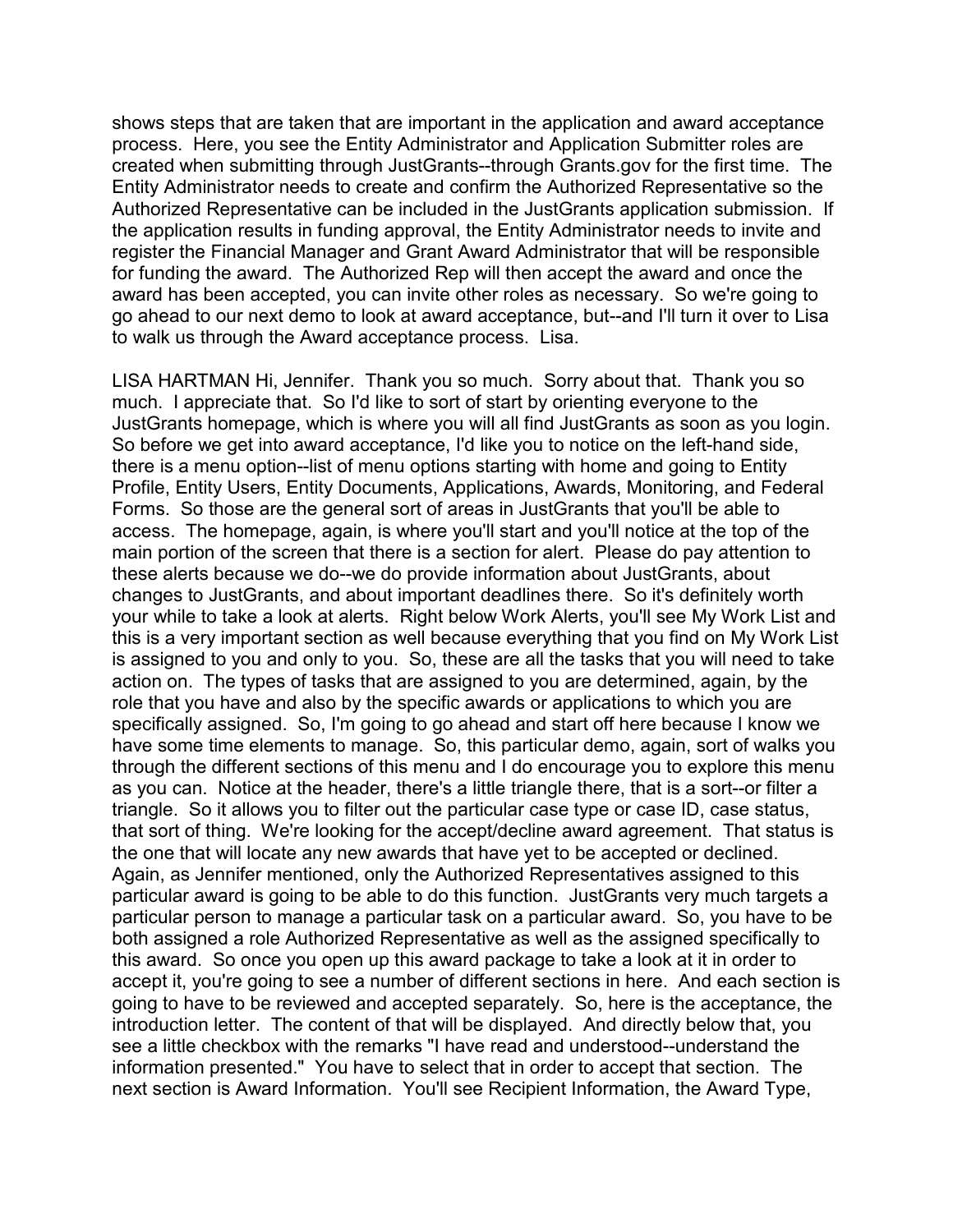the Award Number, et cetera. Again, that section is accepted separately. Then you for award conditions and they will be--typically there are going to be more than 40. And conditions as one. So, we're going to take some time here to scroll down through these information. This is taken from our testing database. So, this is all sort of, you know, again, we'll continue on. And like I said, there are typically more than 40 and we're ahead and check this box because we've taken care of all of that. So then finally we have the Acceptance and Electronic Signature section. Once you check out, the title, your name, and the date and timestamp that this was certified. So really this is the this. Just move on the last little bit here. And at the very bottom, you're going to have three buttons that we'll roll down to here in a moment. One of those buttons is the go. So notice that here we have the Decline button or the Accept button. If you do award and attach any documentation that you feel might be necessary for that, but we're not going to decline. We're going to go ahead and accept the award. And there completed for the account creation. Typically, if you see something like that, it may would assign a Financial Manager, a Grant Award Administrator. And also if, for ASAP account for drawing down funds. But essentially, this award is open and ready have the Project Information where you have the Solicitation and title and Application Number, again accepted separately and then Financial Information. If there is an OCFO letter, the content of that will be displayed as well. So, none of these are editable here. You go ahead and just accept this section. Following that is the section each one should be reviewed, but you will accept the entire package of award award conditions. And, again, I should note that this is--that this is not a real artificial information, but the award conditions, the way it's displayed, is correct. So, looking at the 30s right now. I'm going to move through. And at the very bottom of this, we're coming there shortly. There will be a single checkmark to accept all of these award conditions. Notice right below the list, there's a little Load More. So there really actually are more award conditions on this that are not displayed but we're going to go system understands who you are and they will--the system will automatically enter your process to accept an award. Again, the Authorized Representative is the person to do Cancel button which will remove any edits that you've made to this document and return you back to the homepage. You also have the opportunity to either accept or decline this award. And we're rolling down here shortly. The demo is taking longer, there we decide to decline this award, then we'd ask you to provide a justification for declining the we are, we are going to accept. And now once we've accepted this award, you'll see that it's called--it's a Pending Account Creation. So in this particular instance, it is ready to go with the funded award, although there still are a couple of steps that were not mean that you might need to assign additional people to the award. At this point, you instance you are a--you are new to JustGrants, you may need to set up an ASAP, for work. So, I'll send it back over to Jennifer and we'll see if there any questions.

 JENNIFER JEFFRIES Great. Thanks, Lisa. Yes. We do have one specific question around printing capabilities. "Are you able to print out the award or any of the award conditions for approval purposes if you need to?"

 in several areas. It is available in a couple of areas, but it is not yet available in others. LISA HARTMAN At this time, no, and the printing capability for JustGrants is being built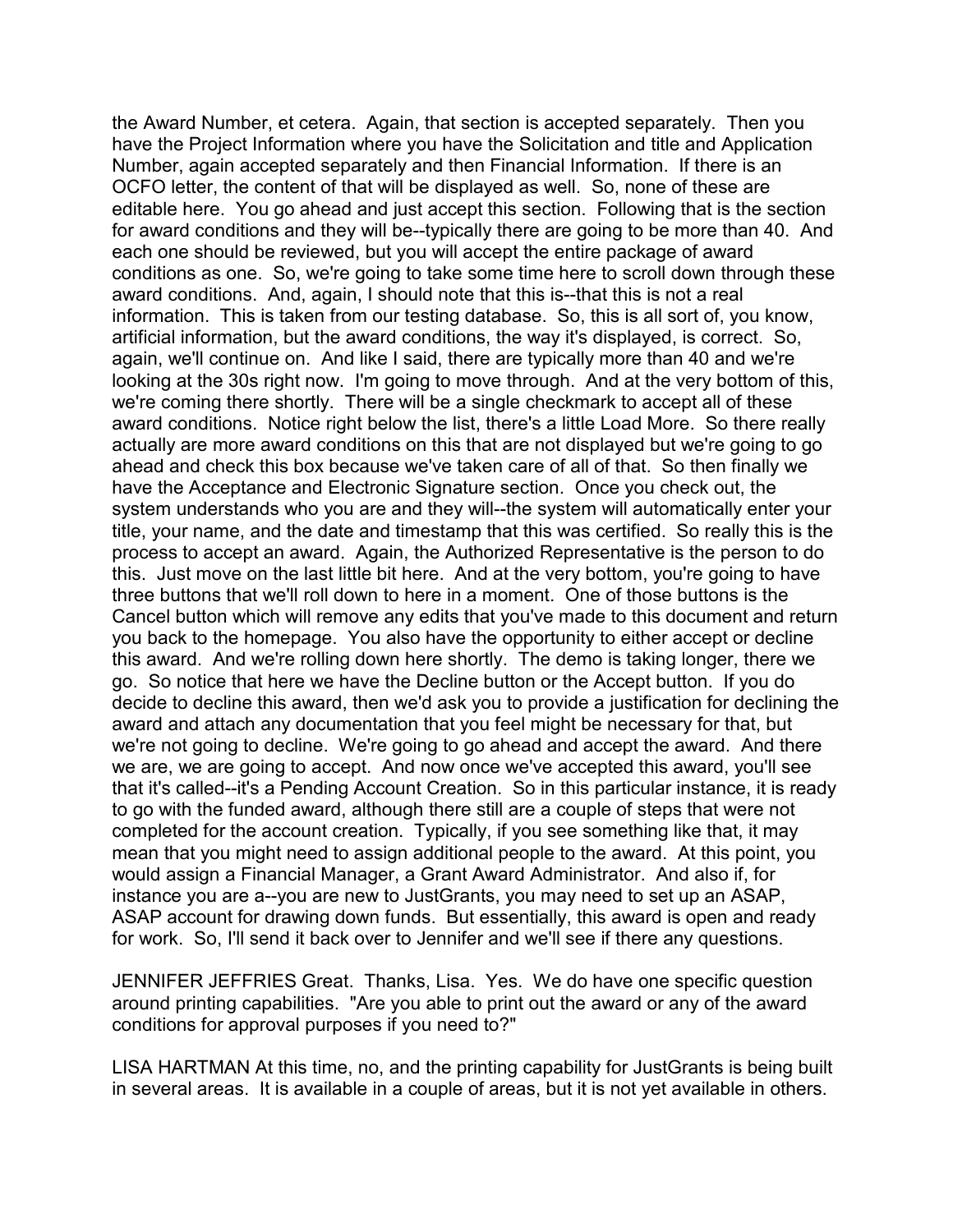piece or the award conditions. Now if you need to have someone else approve it, I think So the ability to print--the ability to print is not yet available for the award acceptance the--one of the best options may be to provide that person access to JustGrants, assign them the role award--or sorry, Authorized Administrator and they can go in and review the award conditions as needed.

 JENNIFER JEFFRIES Okay, great. Thank you. Let's--looks like that's the only question we have around award acceptance so I think we can get into our next topic. question we have around award acceptance so I think we can get into our next topic.<br>CYNTHIA GUILLEN: Hey, Jen. I actually--if we could just address this last question that conditions in December." So Lisa, you--I'll let you answer that. just came in. It says, "Did this part change? Because I was able to print the award and

 that has changed or if that is a capability that I haven't been made aware of yet. So I'll LISA HARTMAN Yeah, that I--that one I would--I'm not aware of the fact that you're able to print the award and award condition, so I can do some research on that and see if take that question back and I'll provide it to the--to Andrea and her team and she--we can make sure that we get that information to you.

 CYNTHIA GUILLEN: Yeah. And Lisa, for further clarification, I'm wondering, you know, and so I believe you may be able to do it that way, but there is not a print feature within depending on your browser, you can click on the browser, will have an option to print the app for award acceptance of this time, correct?

LISA HARTMAN Yeah. That's correct.

CYNTHIA GUILLEN: Awesome, thank you.

LISA HARTMAN Uh-hmm. But I'll follow up on that and get a definitive answer from our--yes, our technical team.

 packages. I'm going to go ahead and move into Grant Award Modifications and please questions that you may have. So, again, it's created to update the award details, but it is used only to modify key facts or details about the award. There are three types of Extension GAM is used to extend a project period. A Programmatic GAM is used to JENNIFER JEFFRIES Great. I'm not seeing any additional questions for award continue to provide those questions in our Q&A textbox. It looks like you all are doing a great job of entering those there. So we encourage you to continue to add those GAMs. You have the Project Period Extension GAM, Programmatic GAMs, and Financial GAMs. On the screen, you also can see the individuals that can initiate GAMs and that consists of your Grant Manager as well as you all's grantees. A Project Period update changes in the project scope or to gain prior approval for changes with programmatic costs and activities as determined by the DOJ Financial Guide. Financial guide--GAMs are used to modify budget details or approve a budget that received a conditional clearance when awarded. As you see here under the financial GAMs, there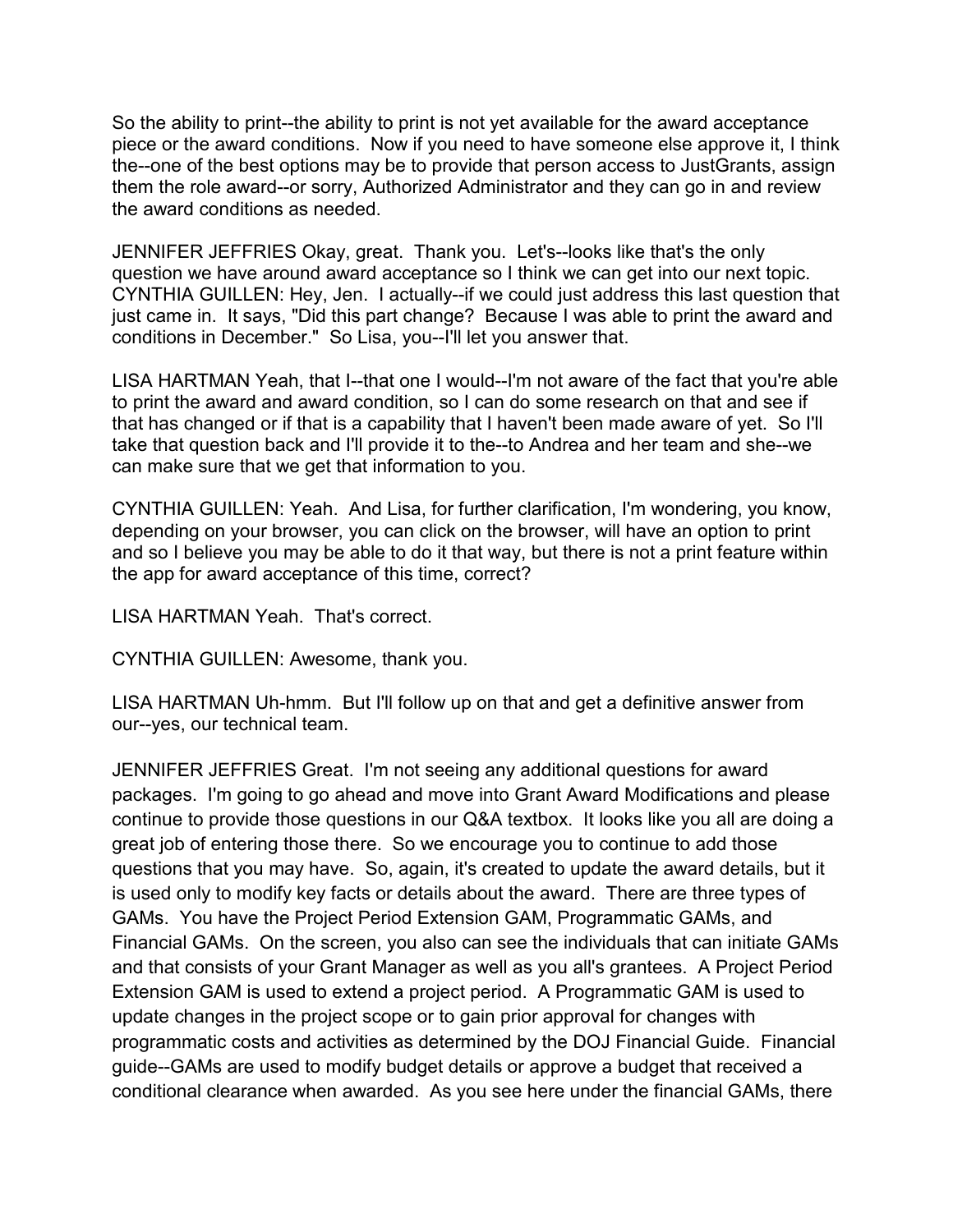are three types of financial GAMs, the Budget Reduction GAM, Budget Modification that would not be the grantees to initiate. Users can enter information to GAM. They approved or denied. We'll go to the next slide. Just talk about a few updates and to only modify those key details about the award. They're limited to updates or changes them before submitting. So those are just a few things to keep in mind. On the next DIAMD. Also, entities used to have to process a GAM to release a hold on funds and how to initiate a general process step for GAMs and then I--we'll go and look at a GAM, and Sole Source. You'll notice the very last GAM, Budget Clearance GAM, is initiated by a Financial Staff and that's typically internal DOJ Staff, but with OCFO, so can save it and you can return at any point to complete and submit. Once a GAM is submitted, DOJ reviews it and they--they'll send a notification whether it's been highlights here. So, again, the purpose is just to update award details. GAMs are used to award details, not to confirm or compliance requirements. And a user, you can delete screen, here are a few things that are longer processed with GAMs. Before, an entity would use a GAM to change the Grant Award Administrator or the Authorized Representative. Now entities will manage their own users and entity information in now this happens in a different area of JustGrants without needing a GAM. So I'll leave this up for just a few moments and then I'll turn it back over to Lisa for demonstration of budget modification GAM.

 LISA HARTMAN All right, Jennifer. Thank you. We'll go ahead and take a look at second demo that I have is walking you through a Budget Modification GAM specifically. and do them all. But we'll walk through one just sort of as an example. But we do have questions we get is I want to make a GAM but the GAM selection field is grayed out. So in the header, you see that we have a lot of information about the award in the header. Solicitation title, project title, start and end date, managing office, and grant manager. in the header, you see that we have a lot of information about the award in the header.<br>Solicitation title, project title, start and end date, managing office, and grant manager.<br>And right below that, you have a field that an active field there. That's one of the things that has been happening. So, it's got to be that Grant Award Administrator initiating the GAM or the alternate. The second thing GAMs. I know we had a lot of questions on GAMs. So the first thing I'd like to do is show you all where to go and how to initiate any one of the types of GAMs. Then the We only really have time for one, you know. We could probably take a couple of hours training materials, videos, and step-by-step instructions on our training website for every type of GAM. So one of the things that I want to talk about first is one of the biggest this is--this is going to be due to one of a couple of issues. First of all, if you look above that is the person--and if there is an alternate Grant Award Administrator assigned to this award specifically, those two people can initiate a GAM. Nobody else. So if anyone else is logging in, trying to initiate a GAM, they are never going to be able to get that happens is that it has sort of two different views. Almost every time you log into an award, if you log in, for instance, to the awards from the menu option on the left award,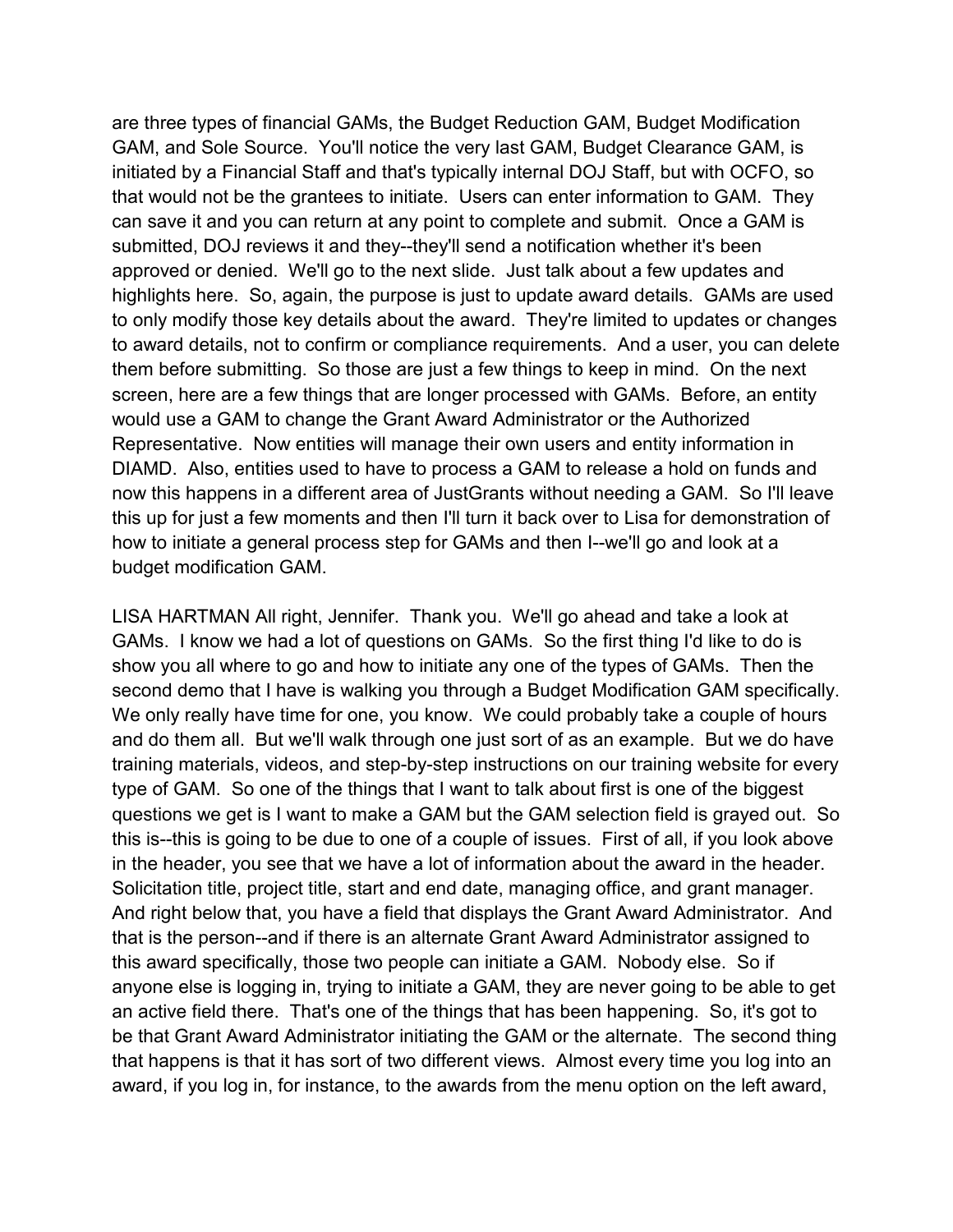that will, by default, open the award in read-only mode. That awards list on the left-Administrator on the award is ever going to be able to edit anything within the award. you're going to be presented is a list of tasks of different sorts. Everything from Grant Award Administrator on that award, you will be--you will see a begin link with the needed to be accepted. The application itself that was submitted earlier had a number of different sections. Once you have an award, you have the different sections of the award that you're going to manage that are very different from what you had in the application. So in the award itself, you have in the left the Award Package. And if you conditions that were agreed to and you'll be able to see if they're all in compliance. accepted as award details. In the Performance Management tab, all of your completed and those that are still needing to be completed. The Funding Balance and Federal Financial Report tab will display all of the federal financial reports. Again, the ones that have been completed as well as the ones that are due. The Grant Award tab. And then Closeout if you want to initiate closeout early, you can do that there. But hand side is intended for anyone who has access to JustGrants awards to be able to open and view an award. But the only other person who's listed as the Grant Award One of the best ways to access you award is to log in from the homepage and your My Work List and when you log in that way, it will automatically open in edit mode. If you are working with an award and you do log in from the awards menu, the first thing that programmatic task, to a performance report, to a financial report, and if you are the programmatic task. You must click that begin link on the programmatic task in order to be able to edit anything within the award. So, we find that that is--that we know that that's now very intuitive. And we've had a lot of questions about that. But if you ever can't edit an award, look for the begin link on the programmatic line and that will allow you to open and access the award. Once you are in edit mode, you'll see that--you'll notice that award package that we had previously, this was the question that came in initially, the award package that we had previously had a list of different sections that click that header, you'll see everything that was accepted by the Authorized Representative when they accepted the award. Secondly, once the award's accepted, all of the award conditions appear in a list under the Award Conditions tab. And if that- during--when you look at that list, you'll be able to see all of the various award Each one is listed as being in compliance or not in compliance. The Award Details tab on the next header over displays information that was in the--in the package that was performance reports are going to be listed, those that are--that have already been Availability will show how much--how much of your funding has been drawn down and it will show is there any withholding or suspension amounts in--on the award. The Modification tab that we have here, this is where you'll be able to both create and see all of the grant award modifications that are either in progress or have been completed. If there's any--been any monitoring issues or requests, you'll see those on the Monitoring that having been said, that was the question that came in early, so I wanted to make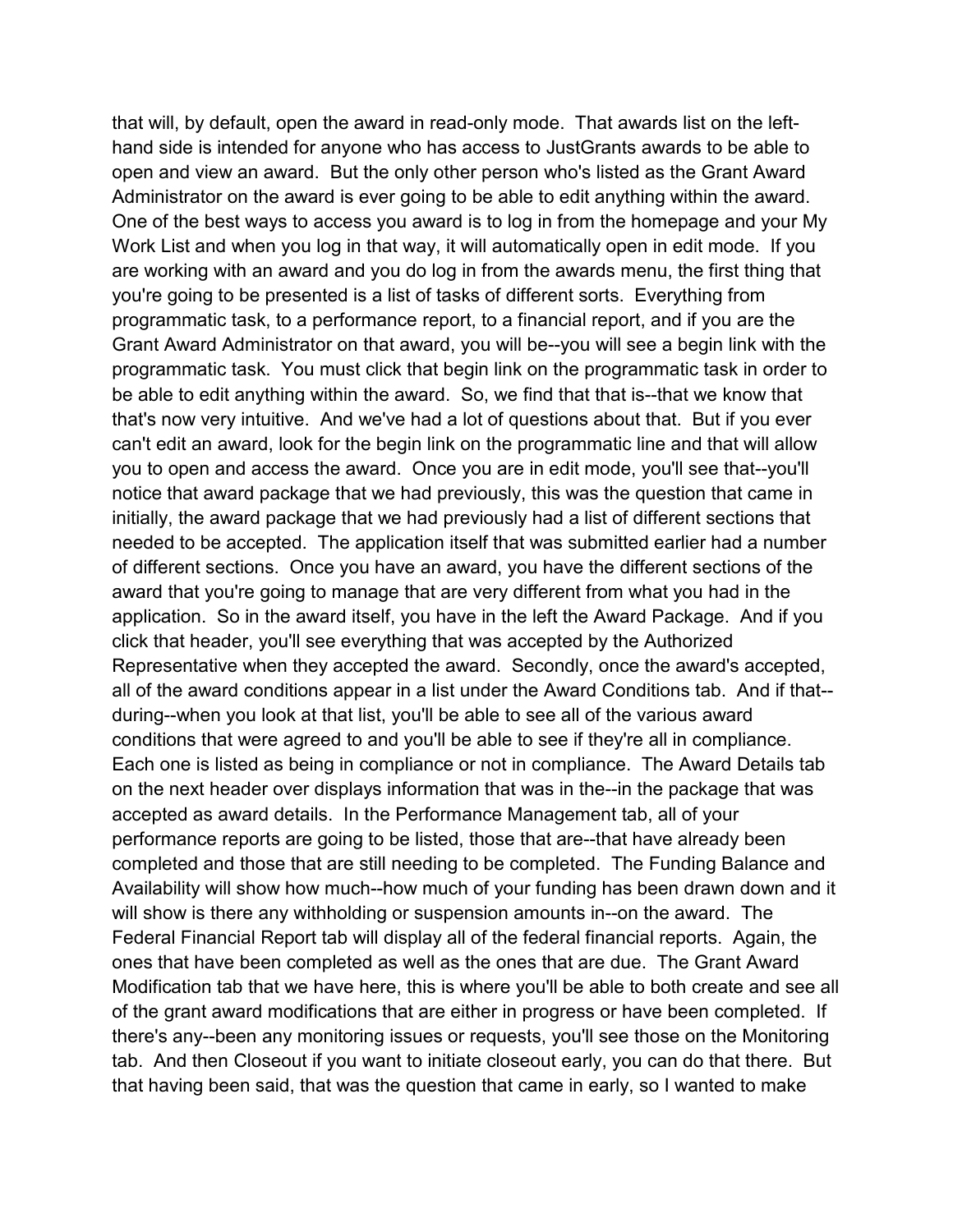what you're going to select first in this GAM selection drop down menu. And the demo will move forward here. So there we are, the Financial Programmatic and Project Period Extension. If you select the Financial, you get a subtype drop down that allows you to select one of the three subtypes. The Budget Modification, Budget Reduction, et cetera. If it is a programmatic GAM type, you'll be able to select the Programmatic there are no subtypes, you'll just, by creating a GAM, be able to go ahead and open up because they will have to do that for you. Prior to the 30 days before your project period end date, you will be able to initiate this GAM. All right. So that is GAM initiation. And now I'm going to go through and we're going to walk through the process of the types that we have. We do have instructions on all types [INDISTINCT] so the subtype, we'll go ahead and select Budget Modification. And once you have a type and subtype, you'll notice the Create New GAM button becomes blue. We'll click that. And it opens up--it's going to open up the Budget Modification GAM field. So here we are. editable. That is what is currently listed in your award as being approved. But on the that budget category to come. And in the center, Requested Changes, notice that JustGrants actually makes that calculation for you. So here, we're just going to move going to make here. But notice the other changes you can make. In the center of the open upload Grants Management contract--comments. And these are comments that you might want to provide for your Grant Manager in order to sort of communicate with that--with them about that. So this will refresh here in a moment. I'll try and move this forward, too. There we go. All right. So that will refresh here in a moment. And we will roll down here a bit. All right. We'll keep going. So once you have actually entered sure everybody understood those different tabs. So, I'm going to go ahead and set in motion this demo and we're going to initiate a GAM. So the different types of GAMs, as Jennifer mentioned, we have three different, sort of categories, of GAMS. And that's Costs or Scope Change. And finally, if you go to the Project Period Extension GAM, a Project Period Extension GAM. Now one of the things that you need to know about this particular type of GAM is that if you're trying to extend your project period within 30 days of the project period end date, you'll need to contact your DOJ Grant Manager initiating and completing a--or submitting a Budget Modification GAM. And this is one of Budget Modification GAM is a Financial GAM. We'll select that. And then on the In the Budget Modification GAM, you see on the left the approved budget which is not right, the Revised Budget, is where you will enter the total amount that you would like \$5,000 from other costs into procurement contracts, and that's the only change we're page, you see a little link next to the listing for guidance to the DOJ Financial Guide, and that link will open up that particular section of the DOJ Financial Guide that applies to the Budget Modification GAM. You'll enter a justification for this GAM. You can also upload an Indirect Cost Rate Agreement if that applies to this process for you. And then below, you see we have the option to upload other financial GAM documentation as we did, and then you just upload the document from your workstation share drive. You can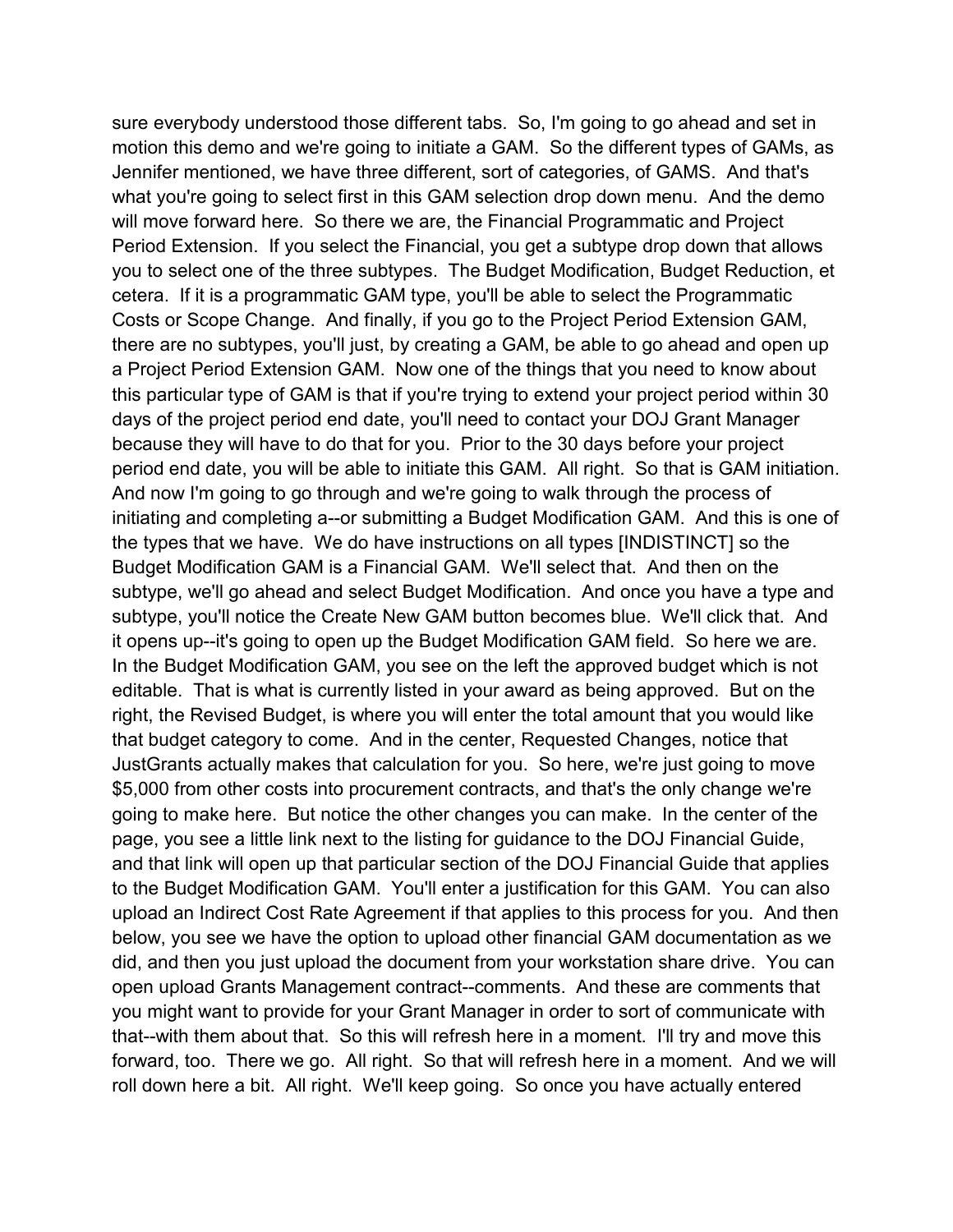comments for your Grant Manager, they appear below. So let me just scroll down a bit. returned to the top of the screen and you have to roll back down to get to where you the--there we go. Sorry, that moved a little too fast. So I'm going to stop this for a moment. At the bottom, you have a Cancel button so if you decided to--you don't want to complete the GAM right now and you want to just exit out without making any essentially have already initiated the GAM, which has been empty. If you choose right record but it will remain as deleted and resolved. You can save the GAM and come back at a later time or you can use the button to submit and that I believe is what we did here in our demo is submit the GAM. So we'll go ahead and do that and I'll--want to just point out one more thing. Once you submitted a GAM, there's a little purple box up here at the top. It says pending approval. That's the status of this GAM. It has gone off to your grant manager for approval at this time. And that is the process of submitting a GAM. So Jennifer, I'll turn this back over to you so you can talk a little bit about the One of the things you'll find is that whenever you save something, you're always were, so that's just something that we work with in JustGrants for now. And now here- there's the Grant Management comments again. You just add your comments in there for the Grant Manager and then click the add button and that will then become part of changes, you can do that. It will maintain the GAM structure, however. You will now to delete the GAM, then you can delete that GAM and it will still remain within your review and approval process now that we've submitted our GAM.

 JENNIFER JEFFRIES Thanks, Lisa. So once again once the GAM has been submitted its sent off to your grant manager for approval. If the grant manager approves the GAM and has been sent forward through an internal review process the internal review varies receive notifications. Once the GAM has been approved, it is sent to the financial based on the type of GAM and the managing office, so keep that in mind. If the GAM status changes during the internal review process both you and your grant manager will system and/or ASAP to update the award information. At this point, it can take up to 24 hours to update your funded award with the financial information. So there's a lot of information. So let's see if we have any questions in the Q&A text box. And I know that I saw some coming in. So I'll start with the first question here. How long does it take to actually get your GAM approved or have a GAM approved for grantees? Could we answer that question?

 question. That's really outside of the JustGrants system question. LISA HARTMAN I want to see if someone from the program office may answer that

 JENNIFER JEFFRIES And you may be on mute, you'll have to take yourself off from mute.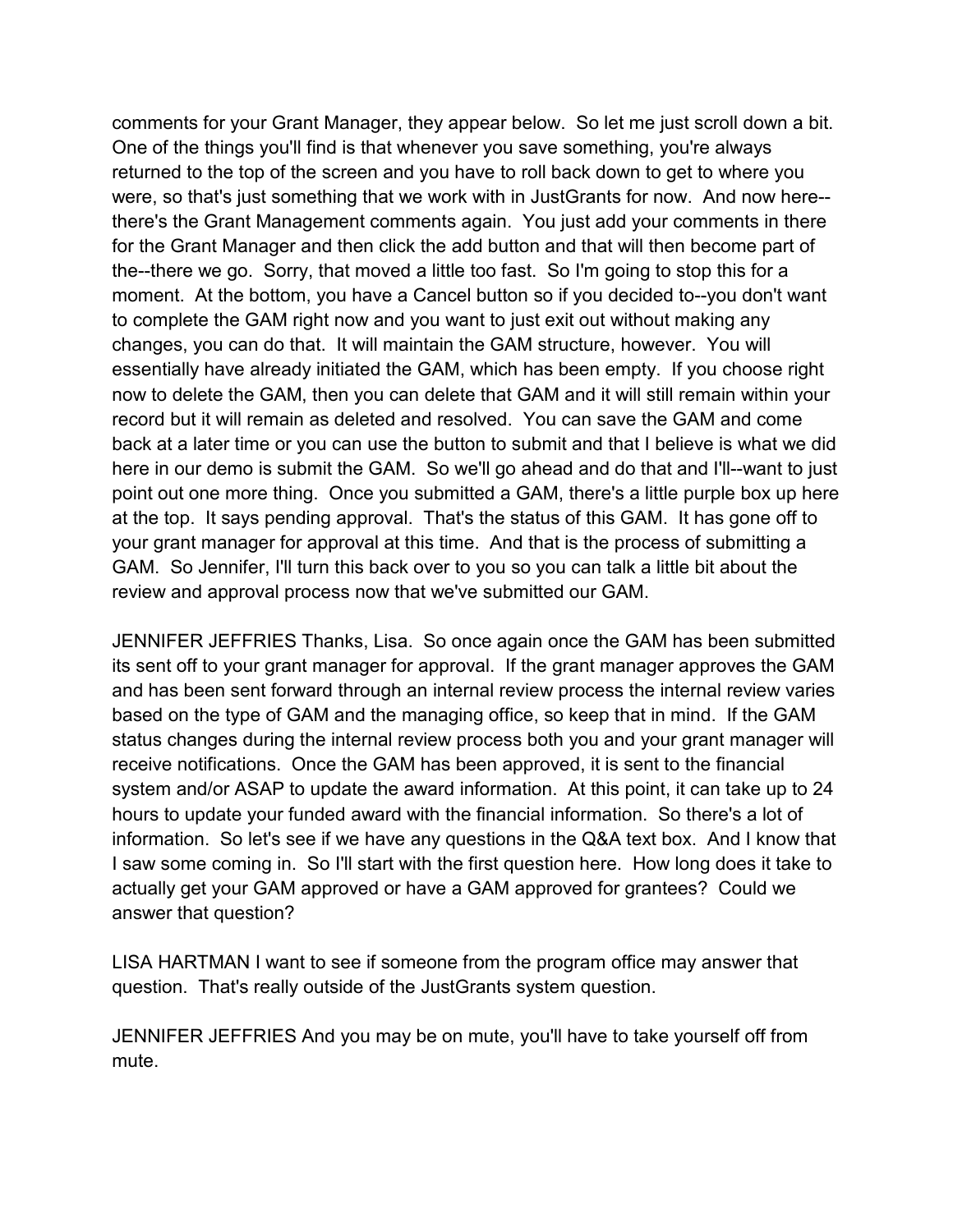CYNTHIA GUILLEN: This is Cindy. I can answer it because it was answered in the chat. So it should--it can vary depending on the type of GAM, whether corrections are needed, et cetera. I would plan for it to take three to four weeks. If a GAM is rejected, I believe the system will let you resubmit another GAM once this one is fully rejected.

 JENNIFER JEFFRIES Okay. Great. Thank you. And can you talk a little bit about the difference between a Programmatic Cost GAM and Budget Modification GAM?

 LISA HARTMAN Again, this is--this is not so much a JustGrants question. The one actual figures on your budget. The Programmatic Cost GAM too is something that's a thing that I can add to this is that a Budget Modification GAM allows you to modify the little bit more program-specific. But the Budget Modification GAM will allow you to update your actual budget figures.

JENNIFER JEFFRIES Yeah. Thanks, Lisa.

KATHRYN MANNING This is Kathryn Manning. I'd like to chime in…

JENNIFER JEFFRIES Okay.

 KATHRYN MANNING …on that if I may? Just to add that JustGrants treats GAMS a little differently than GMS did. So for formula awards, we are largely not doing the Budget GAM and gotten an error message. So if you're not sure of what type of GAM first. Just send an email to make sure the GAM is needed and what type it should be. Financial Budget Modification GAMS anymore because formula awards don't receive a final budget clearance from OCFO. So I know some of you have tried to complete a you're supposed to be doing, I recommend that you reach out to your grant manager But the advice or recommendation for type of GAM that you're doing may be different than what you were told to do in GMS because JustGrants does take a different approach.

 JENNIFER JEFFRIES Great. Thanks, Kathy. Are we able to print GAMS from JustGrants?

 LISA HARTMAN At this time, I don't believe that you are. Again, if, you know, I don't screenshot and print that. But I believe right now there is no print capability in GAMS. believe that JustGrants has that print capability. However, you might try to use your browser print as Cindy mentioned earlier. And if that fails, you can always do a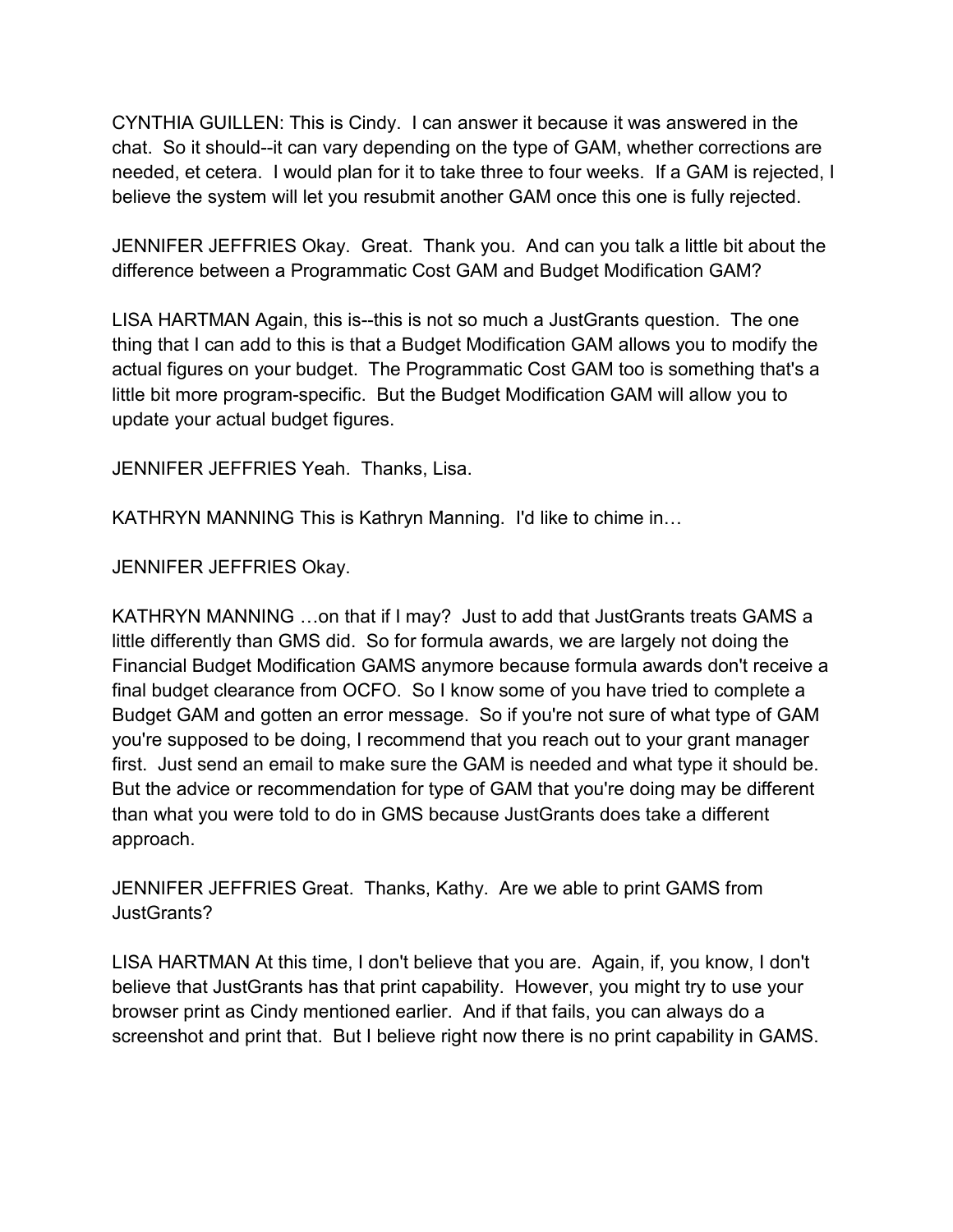that can actually submit GAMS? We have an individual where they're the Authorized and Grant Award Administrator cannot. So could you talk a little bit about who can LISA HARTMAN Yes, I can talk a little bit about this. There has been so much confusion around this particular question. So a couple of things about the roles. The able to submit a grant--a GAM. The alternate Grant Award Administrator can initiate a GAM and can make entries in a GAM but cannot submit. So this is the way that our roles have been able to perform within JustGrants. This has actually not helped the JENNIFER JEFFRIES Okay. Great. And can you speak a little bit more about the roles Representative and they can submit a GAM--excuse me, their Application Submitter submit GAMS and--as a JustGrants user versus someone that who cannot? way the JustGrants is designed and developed only the Grant Award Administrator is JustGrants is designed. Now, I know that we have had recently some glitches in how confusion but added to it. So I can give you the--what JustGrants is intended to be doing. If you're seeing anything other than that, it is a glitch and will most likely be corrected at some point. So while there might be an Application Submitter, an Authorized Representative, a Financial Manager, there--they might be assigned to that award but they should not be able to initiate or submit GAMS. Only that Grant Award Administrator and alternate can initiate and only the Grant Award Administrator should be able to submit. So again, if you're seeing something else, that is a technical issue that should be reported to our technical support team.

 JENNIFER JEFFRIES Okay. Great. Let's see. Will the ability to print GAMs be coming out soon? The popular…

LISA HARTMAN Yes.

JENNIFER JEFFRIES …one, about printing.

 capability [INDISTINCT] of JustGrants. So while we may not have the print capability other aspects of JustGrants. So, again, JustGrants when it was launched, it was and add features and functionality over time. So, expect that if you don't have it now, it will--you know, it is--it is being considered and the timeline for development for all of LISA HARTMAN I know this print question is--this print question is, you know, is a hot topic. And I know that our development team is really--is really working on print now, I know that they are looking into solutions for printing not only in GAMS, but also in launched sort of as a--as sort of a platform on which they're going to continue to build these things just varies based on our resources.

JENNIFER JEFFRIES Okay. Great.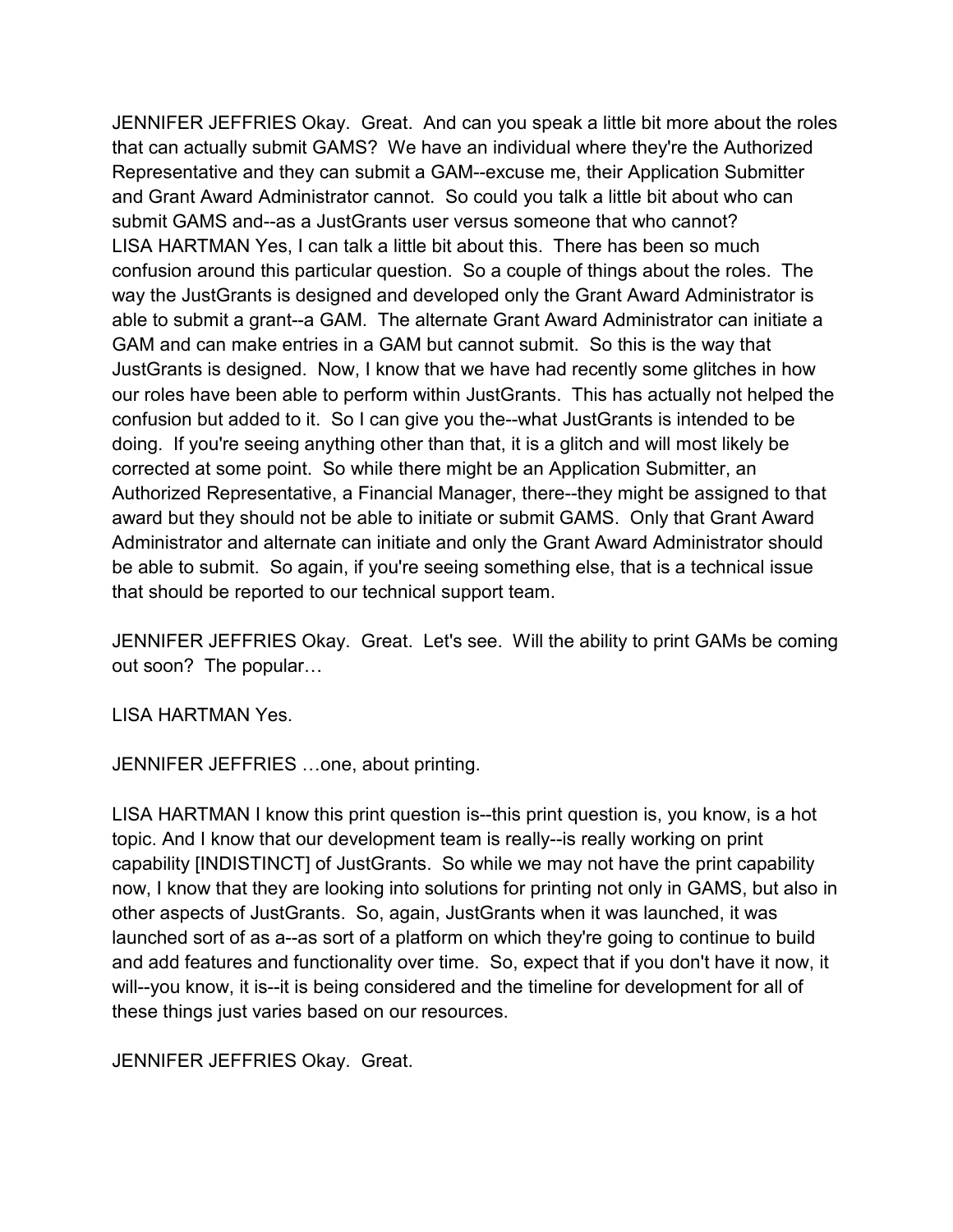CYNTHIA GUILLEN: Thanks, Lisa. This is Cindy. And if I could just add to that. So print functionality but also about roles. So there's a question about will an alternate Financial Manager be added? This could be eventually added. What we encourage users to do is just make sure that you're signed up for like the news and updates. And that question--that answer kind of answers to questions that we're seeing one about so, when these new features are available, you'll receive those notifications and you'll know what features are coming out as they are released.

 supporting documentation. What type of supporting documentation should it be JENNIFER JEFFRIES Right. And it looks like we have one more question about attached within the GAM? Can we have maybe someone from the program office speak to that question?

 KATHRYN MANNING Hi, this is Kathy. I can take that. I think I heard that the question is about what type of supporting documentation to attach to a GAM?

JENNIFER JEFFRIES Yes.

 here. But in general I would recommend number one, a document that summarizes the changes you're proposing in the GAM. This can, you know, be a paragraph or a couple changing our official approved goals and objectives." And third, if there are any KATHRYN MANNING The answer would vary a little bit depending on the specific circumstances. And so, some of you will say I've been typing in the Q&A, you know, consult with your Grant Manager about your specifics. I want--I want to offer that as my disclaimer. Your specific situation might be more detailed than I'm able to address right of paragraphs that says why you're doing the GAM. Second, if there is any change to your approved goals and objectives on the award, you would need to update those goals and objectives. So, the first is sort of just a quick overview summary document of what's changing with the GAM and why. The second is the more formal, "Hey, we're budgetary changes and updated revised Budget Detail Worksheet that the revised budget worksheet should still total the entire award amount. You wouldn't want to submit a budget worksheet that only addresses what's changing. Your budget worksheet always needs to total your exact final award amount. So, I hope that's helpful. But again, please reach out to your Grant Manager with specific questions about what's needed for your specific GAM situation.

 JENNIFER JEFFRIES Okay. Great. Thanks, Kathy. I think those cover all of our GAM questions for now. So, if we can go and look in our next topic on Performance Reporting. So let's look at the…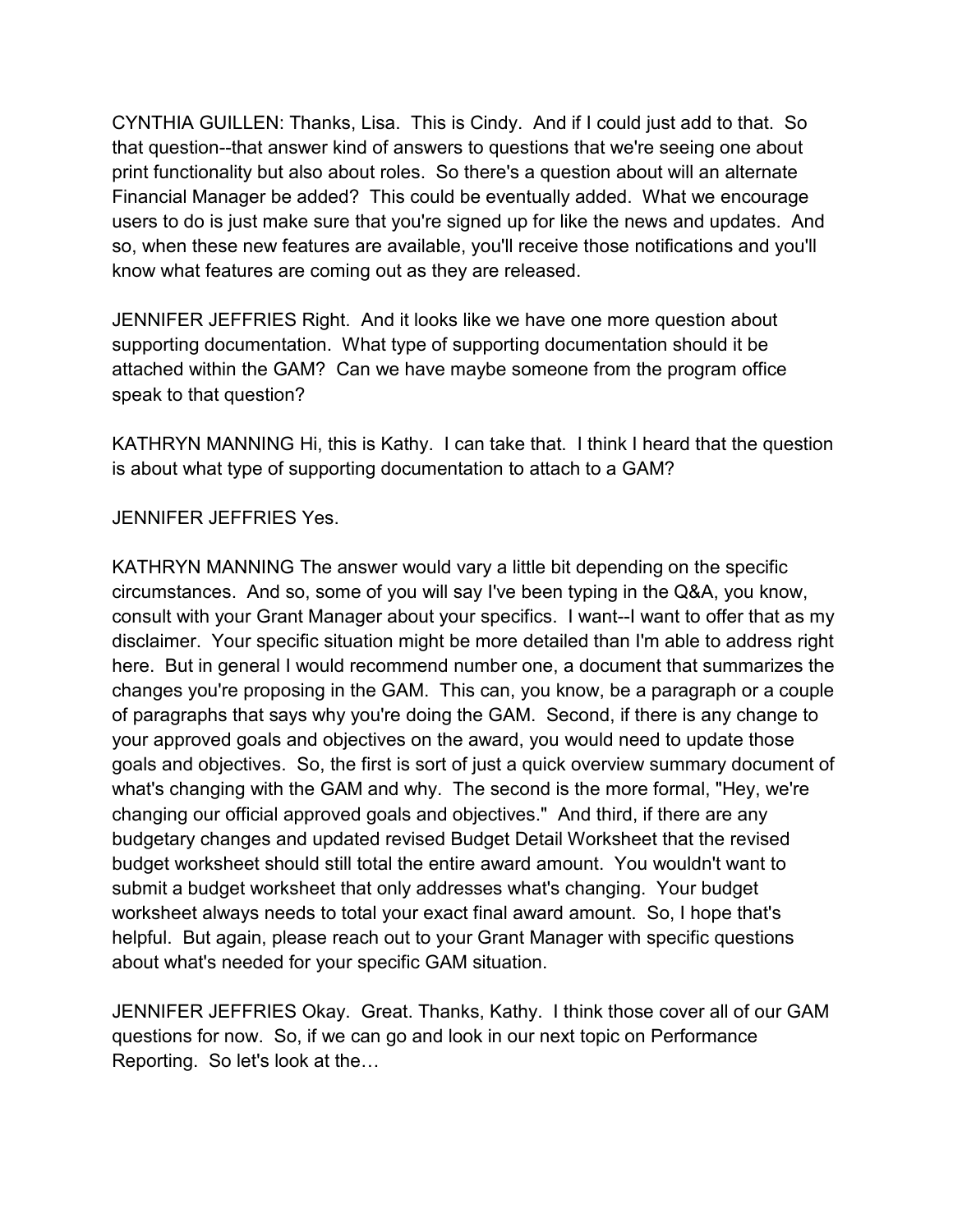KATHRYN MANNING Sorry for interrupt…

JENNIFER JEFFRIES Okay.

KATHRYN MANNING I just have one more that I'd like to see if Lisa can clarify for us so that…

JENNIFER JEFFRIES Sure.

 to click each one every single time to find info for a particular grant? Can you speak to KATHRYN MANNING …people have this information. So there was a question, why is every function for example a progress report award at the mission, et cetera, given a different ID number that doesn't correspond to other functions of the actual award number? You have to click each one every single time to find the info for--do you have maybe like the search features, Lisa, in JustGrants and how--and what connects each of these different functions to all one award and then the awards, the one entity, and how they could possibly use the search feature to help?

 award. So while that award has a number, each performance report has its own that's what you're seeing. When you see the performance report on your work list, you it's assigned to. So, again, the--you know, all of the little individual case IDs that are really sort of in a nutshell why you have so many different sort of numbers. Is that each LISA HARTMAN Sure. So, the award--the award itself--the award record itself is very complex because while the award record contains information that comes from, you know, your entity organization, it contains the people who are assigned to that award, it also contains within it. You know, it's really sort of a large wrapper that contains within it other individual record. So each performance report is its own record within a larger number so that it is differentiated from all of the other reports within that award. So see that it has its own number and that number is automatically associated behind the scene with the larger award. Now, I can go back and I'm going to--I'm going to go back and just show the homepage here for a moment because it will help you to see how you can associate that. So, one of the things that you're looking at here F is the financial report. You can see the due date and all of that. If you click this little caret, which I can't do because this is actually just a video, it will open up and show you which award visible here on your work list are actually part of a larger award. But in order to track them separately and have them go through the approval process separately, and have them be resolved separately, they all each have their own individual numbers. So that's task has its own ID number. Did that answer the question?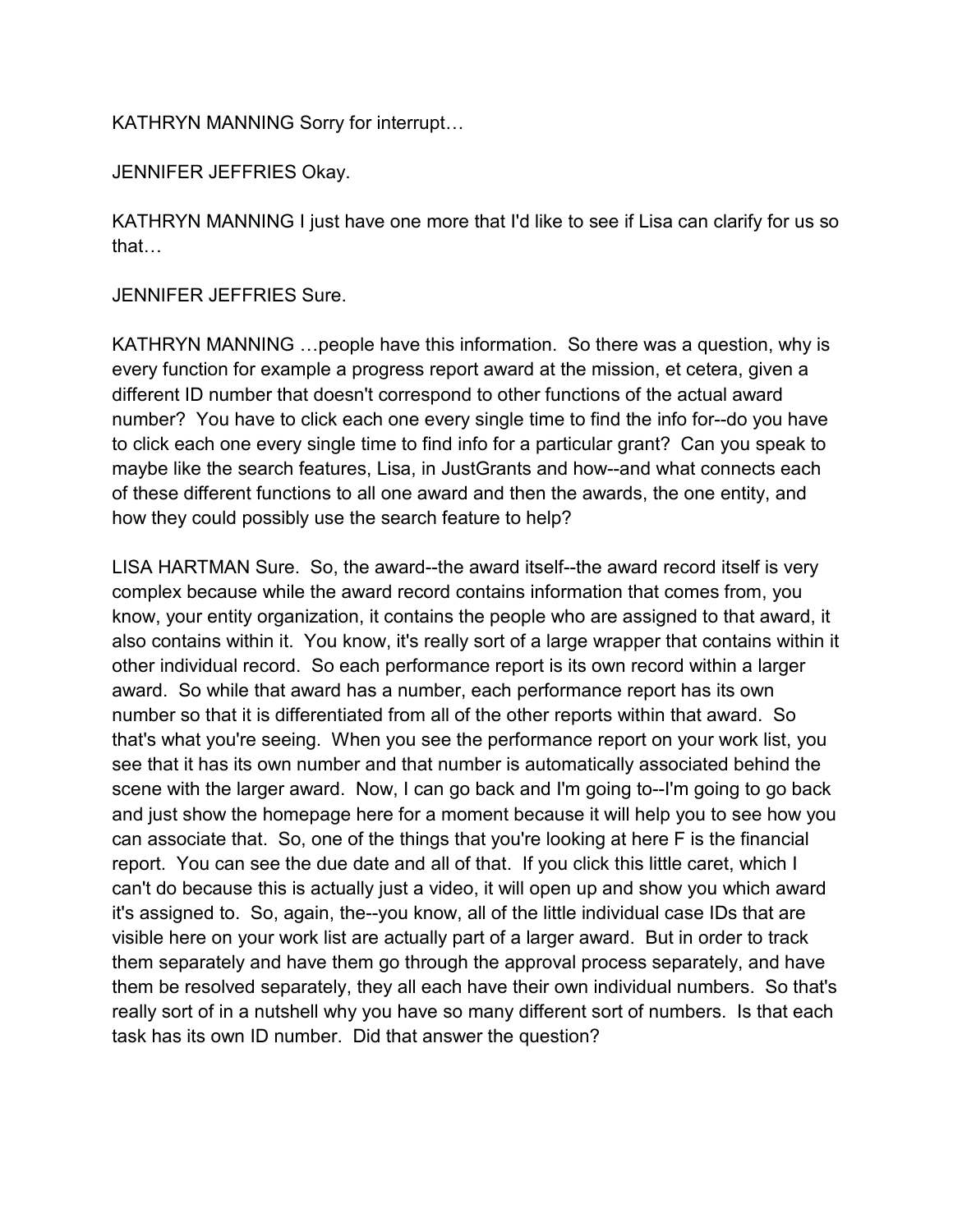KATHRYN MANNING I hope so. I think so, Lisa, that gives a lot of clarity and you walked through--back through the steps that I was hoping they'd be able to see so that they could have that.

## LISA HARTMAN Okay. Great.

Reporting and the process that you'll go through for Performance Reporting. Okay.<br>Perfect. So on the screen, you'll see this table highlights, general, quarterly, award life cycle. This provides you with a general schedule for performance report not able to get a screenshot or a picture during the presentation. And next up. I'll turn it JENNIFER JEFFRIES Okay. Let's go ahead and move forward to Performance semiannual, and annual calendar dates for Performance Reporting throughout the grant frequency and due dates, we'll leave this up for just a few moments so that you can orient yourself with those dates. If you'd like to take a picture as Andrea mentioned, you can take a quick snapshot, but please note that a recording of this webinar will be available after today's session and a later date to download. So don't worry if you are over to Lisa for a demo of how to complete and upload performance reports in JustGrants. Lisa.

 LISA HARTMAN All right. Thank you Jennifer. So there are two different ways that you are within that group, you're going to want to pay attention to the first half of this PMT into JustGrants and submit it from there. So I'm going to show the first half of the actually--well, this is one demo. It's actually for two completely different processes. So we'll go ahead and start here. And again, this is for those folks who are going to be uploading a PMT generated PDF file. So again, from the My Work List, you'll open the performance report which begins with a PR. You can see the due date. You can see the urgency how many--how many days is it due. Is it past due? And you can see that one day past due this becomes a delinquent report. And you don't want that. Currently, and early issues of the performance reports. There is no financial impact to having a be a factor again. But right now, even though your case status is delinquent. You're not demo to go ahead and select the performance report. When you open the performance actually the final report for your award based on the award project start and end date. actually the final report for your award based on the award project start and end date.<br>So again, you can see the start date, the end date, and the due date for this particular performance reports can be submitted. And I understand within the group that we have online today, some of you are entering your performance report data into PMT. And if demo because in JustGrants you'll need to upload the PDF report that you create in demo is going to be for those of you who use PMT. The second half of the demo is going to be for those of you who are using questions that's within JustGrants. So this is it should be noted that currently due to, you know, sort of early issues with JustGrants delinquent report and until these issues are fixed I don't know the date at which that will having funds withheld for late reports. So we're going to go ahead and wait for the report, and again, this is for uploading a PMT report. You'll see the header for the--for the report and the associated--the associated award information at the very top. You'll see that it defaults to a regular report. It will default to a final report only if it's the--if it is performance report. If you do, if you are closing your award early and you need to change this from a regular to a final report, you can click that final button and you'd have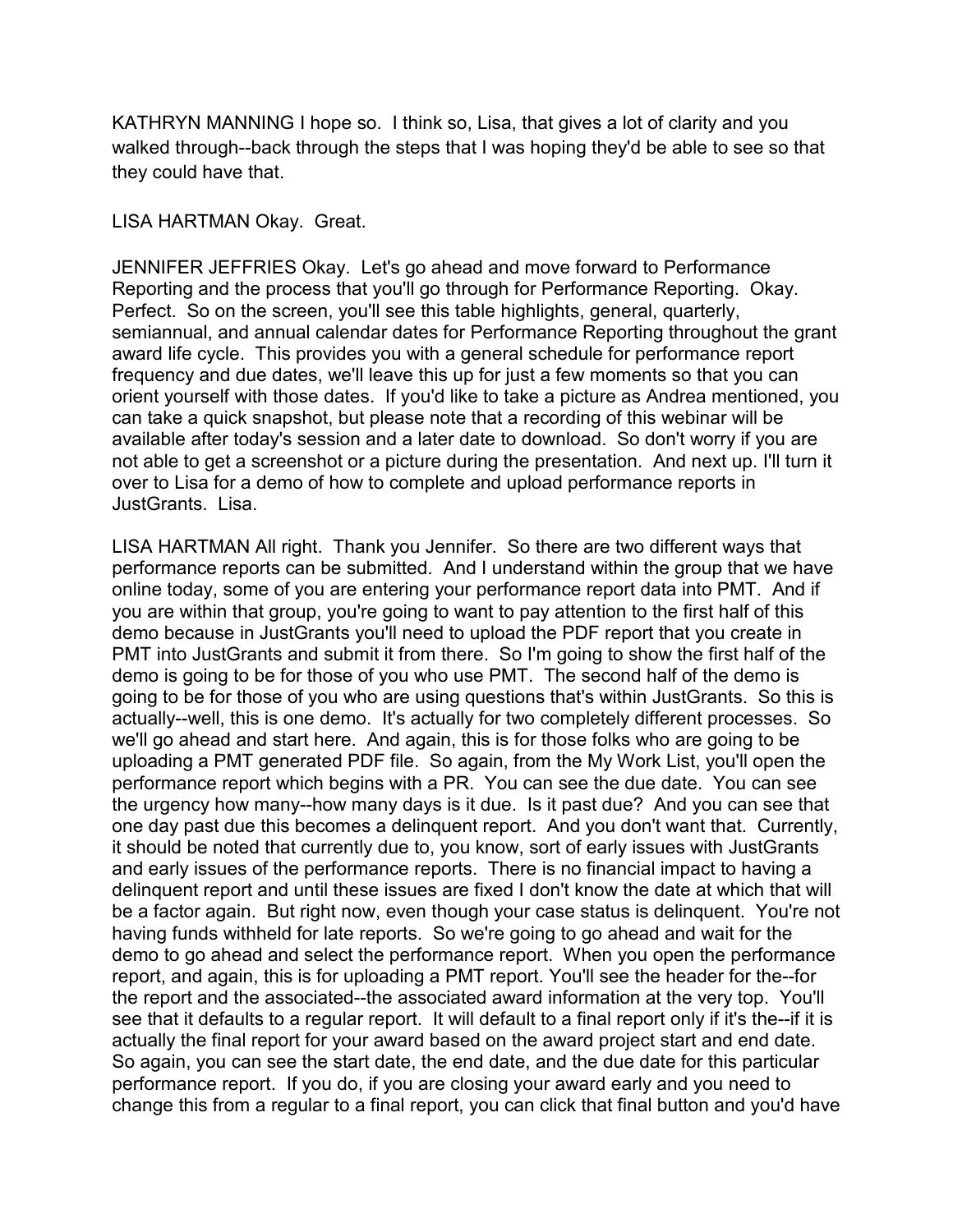need to confirm that you are changing this to a final performance report. We're not going to do that today. We'll cancel that. You'll see, if you're uploading a PMT report appear for you there. But the next--the next demonstration will show you how to deal Alpha T and J was able to see this performance report. So we'll go ahead and type this. record itself, which is at the bottom of the screen. And once we finish typing in here order to save that comment. And again, every time you hit save at least for now particular name. So you'll need to--if you have multiple files that you're going to upload, different. So whether it's adding an ABC at the end, whatever you need to do you and upload that report, it's very straightforward. Again, upload as many files as necessary just make sure they have a different name. And do please make sure that the category is performance report for all of those. The category should be going to do. And now, we'll--we see that we've submitted this and it has gone off for approval. So that is for those of you who use PMT to generate your report. The next we'll launch that here in a moment. And while we're looking at this--yeah, there we go. notice there's a question set link here in the question set section. So that's going to be our first place to go is to click that link to open the question set. And here we go. set you see this little begin button here. And again, this is another aspect of JustGrants. That is--the question set will be view only if you were to be able to see it. The question ahead and click the begin button. Actually, before it does it's going to display all of the report actually has a print capability just yet. So we're going to go ahead and click this a pretty serious message here that tells you if you do this, you can't go back. So you do there's a question set section there and it should be empty. The question sets will not with the question sets. There's a comments field and you'll be able to enter comments regarding this performance report that are visible to your Grant Manager and anyone The save button for the comments is actually the save button for the performance report. we'll scroll down and find that save button at the bottom. So, we'll need to do that in JustGrants will roll you all the way to start at the top of the record again, so you have to scroll back down. Now you can see that that comment appears here and you can also- this is where you upload your PMT file. Again, you want to upload the PDF form of this, not the Excel version, PDF forms is what JustGrants reads best. Once you upload it, you are able to change the name of the file if you like. You can only have one file with a you can upload multiple files, but you're going to need to name them something cannot have two files with the exact same name. So that's how you would go ahead performance report. At the bottom, you can cancel, you can save, and come back to submit or you can go ahead and submit this performance report, and that's what we're portion of this demo is going to walk through how you would submit a performance report if you actually have a question set embedded in the performance report, and so We'll go ahead and launch this. So now this one is a little bit different because if you Sometimes this moves a little slower than I talk. Sometimes it moves a little faster than I talk but we should be able to open that here shortly. And I want to make sure that once we open this that we stop and take a quick look because there's something very important that you're going to need to see here. And that is once you open this question set would be view only until you click this begin button. So the demo is going to go questions. These are the empty questions here for the question set. Now again, you can--if you want to print these out you're welcome to do that using the browser print or you can use screenshots to capture this information but I don't believe the performance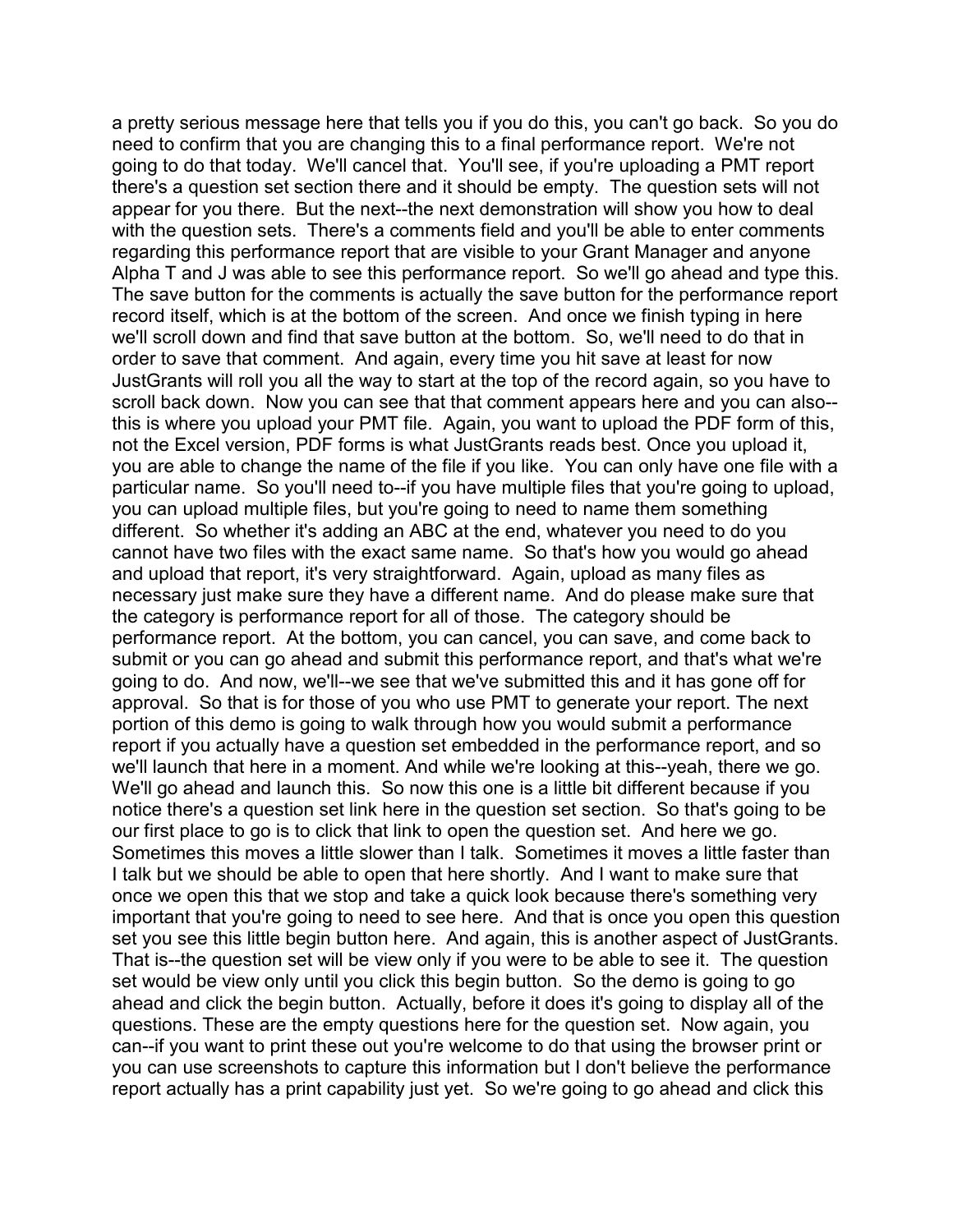you know, how to use them. So at the top, the first two are radio buttons. That means you can only make one selection. Right below that we have check boxes. Which notice that in this case as we enter information in one field, it displays additional fields and all sorts of, you know, other different types of questions here that we're answering. the rails here for a moment. All right. So here we are on the second to last page for this particular performance report and we'll continue on and finally move to the last one. "finish." And it's important to understand that finish does not mean submit. We're going asterisk, that's the indicator for a required field. So everything with an asterisk is a required field. And these larger text boxes you can either type or copy and paste your information in here. So if you prepared your performance report elsewhere, you can how to submit which is a separate step. Okay, so then we click finish. And once we do that, it's going to display that same list of questions again but with the answers included. option here, but I think a lot of people have discovered that that will only print the page you're looking at. So you might want to use your browser to print or again if that doesn't print capability is still being worked on. So now here I want you to notice that we have from--prior to submission. Again, you have the option to add comments. You have the begin button. And once we do we see all of the--we see all of the performance report questions here in an editable mode. Now the performance report questions are going to change from award to award based on the solicitation requirements. So what I'm showing you here is really sort of just an example of different types of questions and, means you can select multiple in that section. So the check boxes just allow you to have a multi-select. You can use the bottom right corner the continue button to move to the next page or you can use the header at the top. You see we're onto BJA\_stop and for us to populate. So this capability you might find that in your performance reports as well. And we'll go to the third page here and we're going to, I think in this case we put the little header at the top for the three. And again, here we have drop down menus And so I'm going to kind of move forward because I think we've pretty much seen the kind of standard questions that we have moving forward and I believe--this one goes off Notice the little continue button on the very last page no longer says "continue" it says to submit this report elsewhere. Finish just indicates that you're finished with answering these questions. Notice at the end those--most of these questions, the little red use the copy and paste function to put your answers in there. So again, now that we finished entering all our questions we are going to click finish. And then I'll show you So again, if you want to print this out again the print capability--you see the little print work you can just take screenshots of the questions and print those. And again, the come back to the original performance report screen. One of the things that you want to--want to do at this point is go up to the actions menu and use the refresh option and that's what we did there. Now that we've refreshed we actually have the performance report is here. The status is here and you see this reopen button if you need to reopen it at this point prior to submission. It's very easy to do, you can reopen and you can adjust any questions and answers that you might have. You can reopen a progress report after you've submitted it but of course it's always easier to reopen it, you know, option to upload additional performance report documentation and then now we're going to submit when you click submit at the bottom of this screen. Now submitted, and as you can see at the top the status has changed to pending review meaning that is at the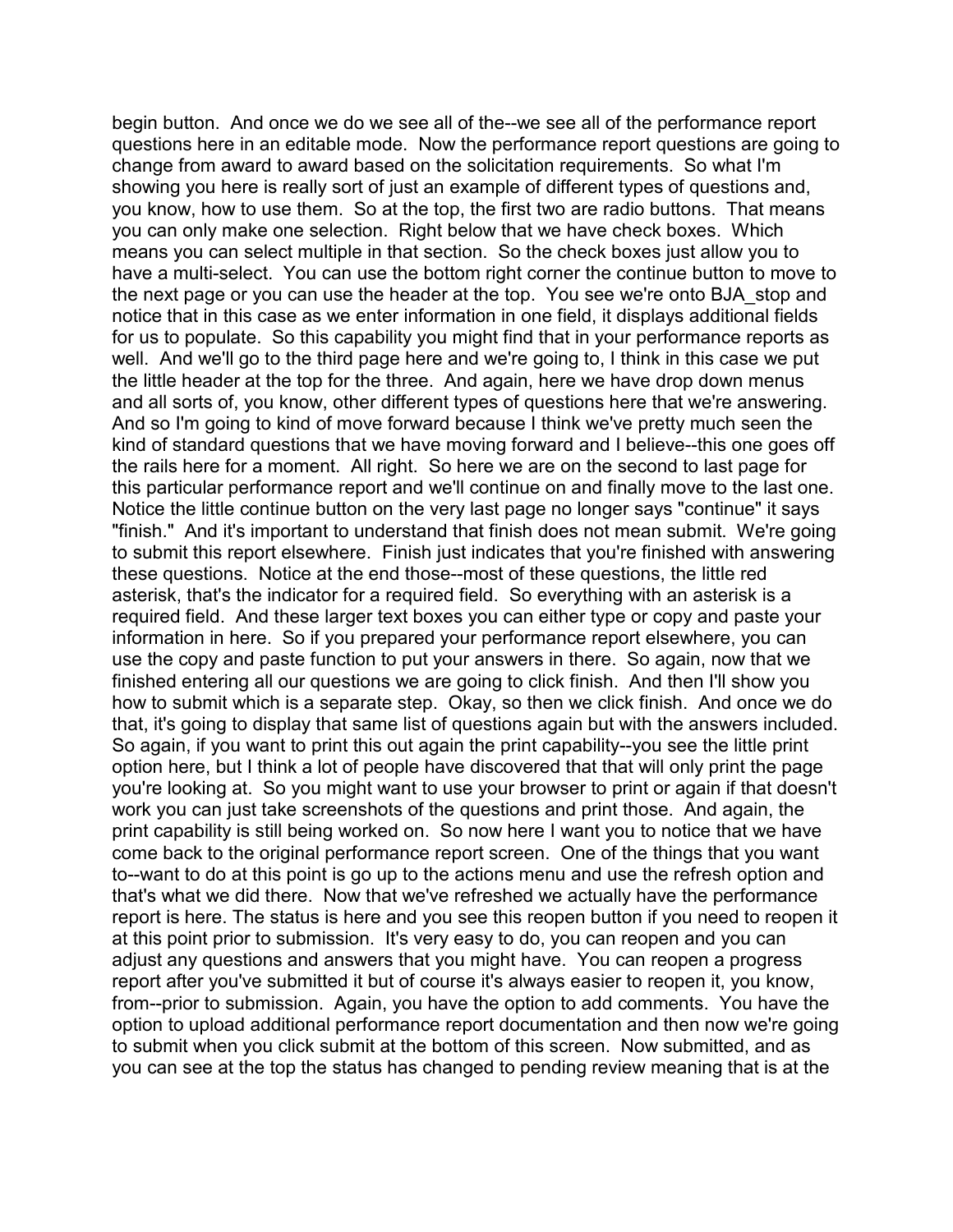Department of Justice for review. So Jennifer, would you like to talk a little bit about the approval process?

 JENNIFER JEFFRIES Thanks, Lisa. Yes. So once your performance report has been submitted, it'll be routed to your Grant Manager. The Grant Manager or Reviewer only with you via email, if additional information is requested. The Grant Manager will then upload any additional information provided by the Grant Award Administrator. Once all me. Once all information has been provided, the Grant Manager or Reviewer will go to the next slide and look at deliverables. So deliverables are found in the performance report tab in the funded award. They are sorted by category type to be sure that the attachments are associated with the correct functions in JustGrants. performance reports. So just think when you're selecting what attachments to include the funded award and use the add attach button in the deliverable section to begin. Enter and drag the file into the system or either you can locate it from your device. been uploaded, it appears in the deliverable section with a link to open the document. been uploaded, it appears in the deliverable section with a link to open the document.<br>All users with access to the funded award are able to view the deliverable. This applies personnel that are part of the review and approval process. So I know that there are a has the option to approve the performance report. Currently, there's no way to change request a performance report in JustGrants, so your Grant Manager will communicate additional information has been provided by the Grant Manager or Reviewer--excuse approve the performance report and that will show in your system, that it's been approved. And it will continue to the DOJ internal review and approval process. So let's There are deliverable categories consisting of monitoring issues, GAMs, and make sure you're selecting the right deliverable categories. Okay. To upload a document to JustGrants you're going to navigate to the performance management tab in Once the attachment has been located, select the open button, select the deliverable category, and enter a comment indicating the nature of the deliverable. If it applies to the performance report or, again, a response to a monitoring issue, be sure to provide information indicating to which issue or performance report your deliverable is associated with. Award compliance deliverables have a separate category, and that comment should reflect the condition to which it is associated. Once the deliverable has to the users within your organization as well as your grant manager and other DOJ lot of questions about performance report and I wanted to kind of post those to the group here. So we do--we did have a few folks ask about the pending status, they submitted their progress report. Can you speak a little bit about pending status and they're not able to move forward in JustGrants, Lisa?

 LISA HARTMAN Sure, I can. The word pending is applied to virtually every step-- are all different statuses in JustGrants and for some reason the system places the word pending at the beginning, so in other words, the word pending can be ignored. status, and you can almost always ignore the word pending. You might have pending actives, you might have pending review, you might have pending initiate closeout, these Whatever--what's important is what comes after that. So not knowing what the--that. next word is, it's--can we just both address that question but pay attention to the word that comes after pending.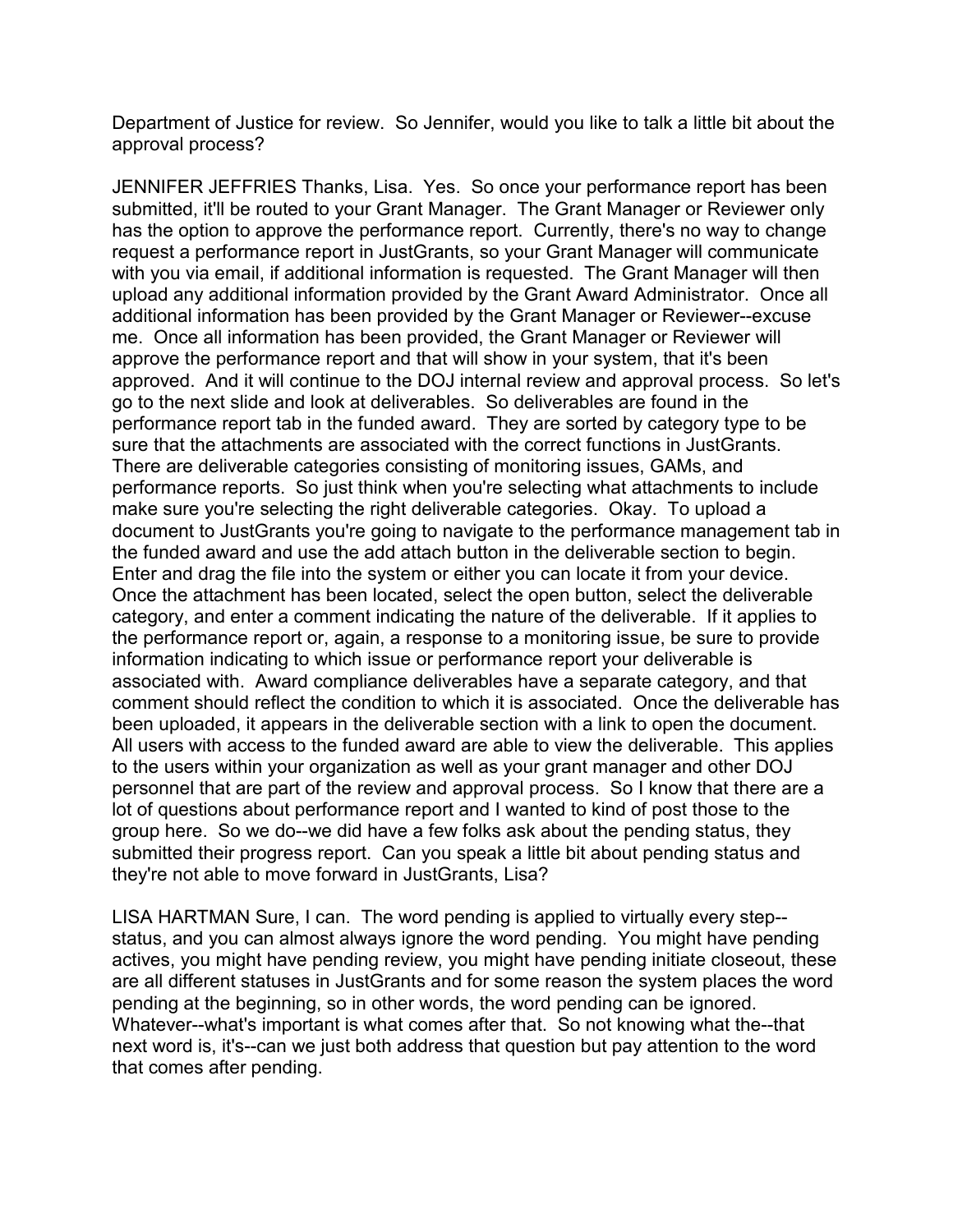JENNIFER JEFFRIES Okay, great. Okay. Let's see. We spoke a little bit about the change requested process. Can you just reiterate that, Lisa, that currently, if you have to make any changes to your performance report, how would you go about doing that with your Grant Manager?

 handled outside of JustGrants. Typically, the best way to handle that would be to--for that information by email back to your Grant Manager. They can then upload whatever LISA HARTMAN So because currently there's no change request process in the performance man--or performance report section, then all of that sort of has to be the--for you to exchange emails with, you know, with the updated information that might be necessary, and then the, you know, and then you as the grantee would then send information is needed into the system from their end.

 JENNIFER JEFFRIES Okay, great. Next question. What attachments are expected for formula award progress reports? Maybe someone from the program office can speak to that question?

ALAN SPANBAEUR Hi, this is Alan. If this is a Coverdell Award, there's--there should be a question set, it may have not been uploaded yet for you, with the answer to the question set, in the performance management tab. For CEBR grantees, they are required to submit supporting documentation along with the PMT report.

 JENNIFER JEFFRIES Okay, great. Thanks, Alan. Okay. Looks like folks are interested to know, can you reopen a previously submitted PM--excuse me, performance report, and if so, can that also be applied to FFRs? Are you able to open and resubmit FFRs?

 submit the next one, then the first one can no longer be updated. LISA HARTMAN Yes to both. You can--I'm sorry. No, there's no change request possible to a performance report. For the FFR, there is a reopen option, you can reopen and adjust the information on an FFR and resubmit. The caveat to that is you can do that until you submit the next FFR. So, you know, if your FFR was submitted for instance on March 30th and your next FFR is not due till June 30th. You can reopen and resubmit that FFR all the way up until June 30th but when you submit the one--

JENNIFER JEFFRIES Great. All right. Cindy, are you seeing…

ALAN SPANBAEUR Lisa, just as--oh, Jennifer, just one clarification.

JENNIFER JEFFRIES Oh, go ahead, Alan. Yeah.

 do the changes. The grant managers and OCFO cannot change request or make those ALAN SPANBAEUR The--just to clarify, the grantee will be able to open up the FFR and changes for the grantee.

LISA HARTMAN That is correct. Yeah.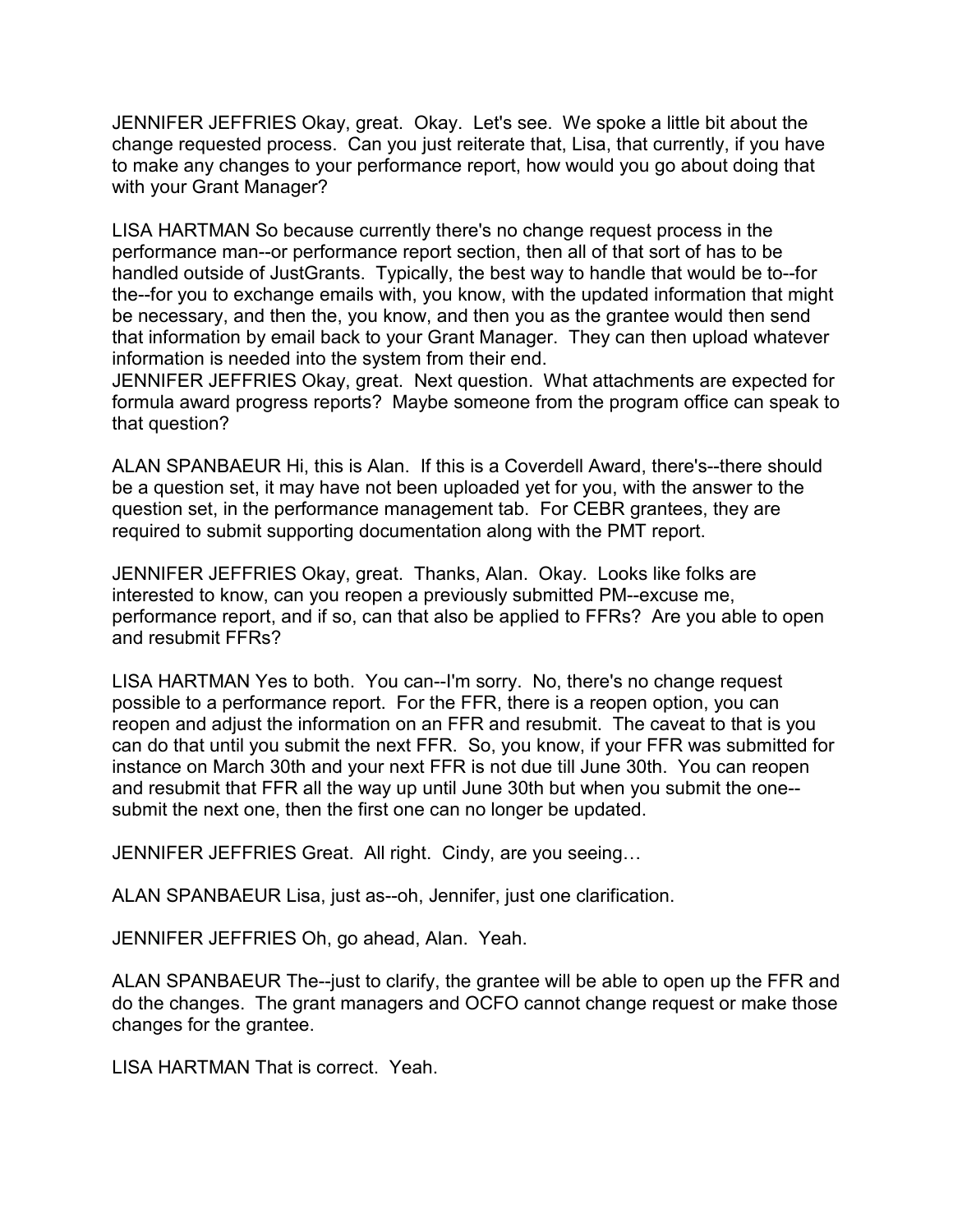JENNIFER JEFFRIES Cindy…

KATHRYN MANNING And this is Kathy, I just wanted to chime in with one more point of clarification on editing a submitted performance report, everything that's been said is accurate in terms of we cannot change request a performance report once it's been submitted in JustGrants but if the person was asking whether or not it's possible to edit a PMT report, you would be able to go back into the PMT system and make the changes that you need in PMT, generate a new report, and then email it to your Grant Manager for update in JustGrants.

 JENNIFER JEFFRIES Okay. Great. Thanks, Kathy and thanks Alan. Any additional questions, Cindy, that you're seeing in the Q&A box before I move on to resources?

 CYNTHIA GUILLEN: Sure. There's a question about the amount of files that can be uploaded, so the question is did they expand the amount of files that can be uploaded? I was only able to add five during my past performance report.

 LISA HARTMAN So my understanding is that there should be no limit to the number of files that you can upload. However each individual file is limited to 25 megabytes.

 CYNTHIA GUILLEN: And that was all. I had--I just want to address something, I think, that's come up a couple of times. For users that need support and are going to reach out to user support, is it also helpful from what I'm gathering that they also contact their Grant Manager just to let them know that they're having the issue, so that they have the support that they need?

 will often be times where there's not an action we can take on your behalf or not KATHRYN MANNING This is Kathy. I'll chime in and say, sure, it's helpful to copy us- to copy your Grant Manager so that we're aware and if there's anything that we can see to offer advice on or potential solutions for, we're happy to do that. Unfortunately, there something we can do to resolve the problem for you, in which case, we would say, you know, please do reach out to the helpdesk if you haven't yet.

 ALAN SPANBAEUR Thanks, Kathy. This is Alan. Also, one note on when uploading the shorter the name of the file, the better that the system will allow the upload of the documents into the system, there is a character limit on the name of the document, so document.

 the Q&A text box, and we hope that you found that those answers were helpful. What's JENNIFER JEFFRIES All right. So I'd like to go ahead and just share a few resources that will be helpful, these are really great questions, we appreciate you sharing those in the next screen here? Well, we've mentioned here a few times on the call, there is a user self-support website that you can refer to for tutorial videos, step-by-step guides, FAQ, help documents, as well as contact information for our helpdesk, so you can certainly reach out, and I would bookmark this page because this is a really great page to have as a resource, as you're navigating through JustGrants. And I'm going to go